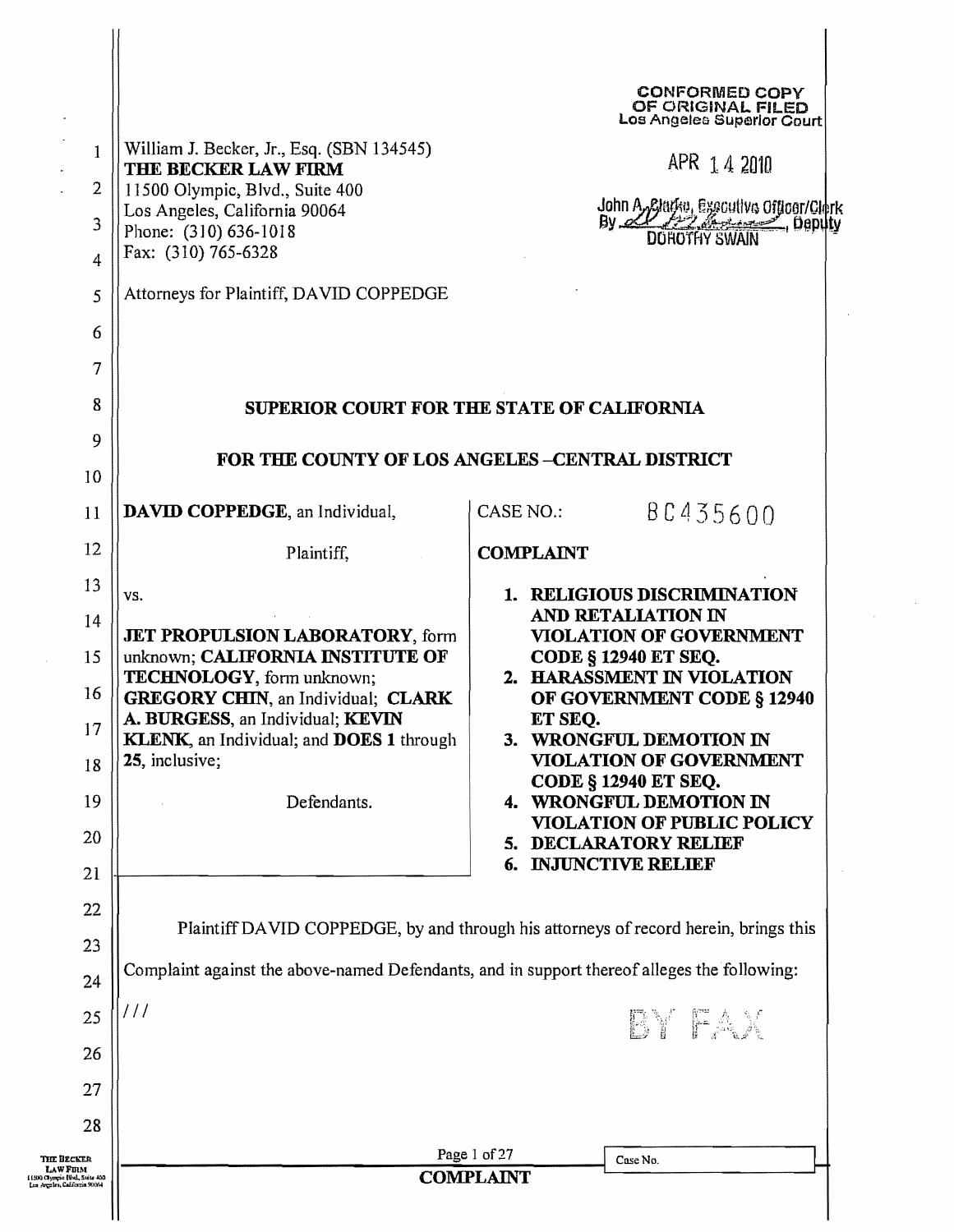**THE BECKER LAW FIRM** 11500 Olympic Blvd., Suite 400 Los Angeles, California 90064

28

1. Plaintiff, DAVID COPPEDGE, (hereinafter "Plaintiff") is and at all relevant times was a resident of Los Angeles County and an employee of Defendant JET PROPULSION LABORATORY.

PARTIES

2. Defendant, JET PROPULSION LABORATORY (hereinafter "JPL"), is an operating division of the California Institute of Technology ("Caltech"). JPL is operated entirely by Caltech pursuant to a contract with NASA. The exact name and business form of JPL will be the subject of discovery.

1. Defendant CALIFORNIA INSTITUTE OF TECHNOLOGY ("Caltech"), operates JPL pursuant to a written contract as a NASA Federally Funded Research and Development Center (FFRDC). All JPL personnel are employed by Caltech, not the government. The exact name and business form of Caltech will be the subject of discovery.

2. Defendant, GREGORY CHIN, (hereinafter "CHIN") is and at all relevant times was an employee of JPL, and was at all relevant times manager of the Cassini Mission Support and Services Office. At all relevant times, CHIN was Plaintiff's direct supervisor with the power to direct Plaintiff's work activities, and the authority to hire, transfer, and discharge employees, or the responsibility to direct them, and at all relevant times alleged herein had broad discretionary authority over decisions that ultimately determine JPL's policy regarding the actions alleged.

3. Defendant, CLARK A. BURGESS, (hereinafter "BURGESS") is and at all relevant times was an employee of JPL and Plaintiff's Group Supervisor. At all relevant times, BURGESS had the power to direct Plaintiff's work activities and the authority to hire, transfer, and discharge employees or the responsibility to direct them, and at all relevant times alleged

Page 2 of 27 **COMPLAINT**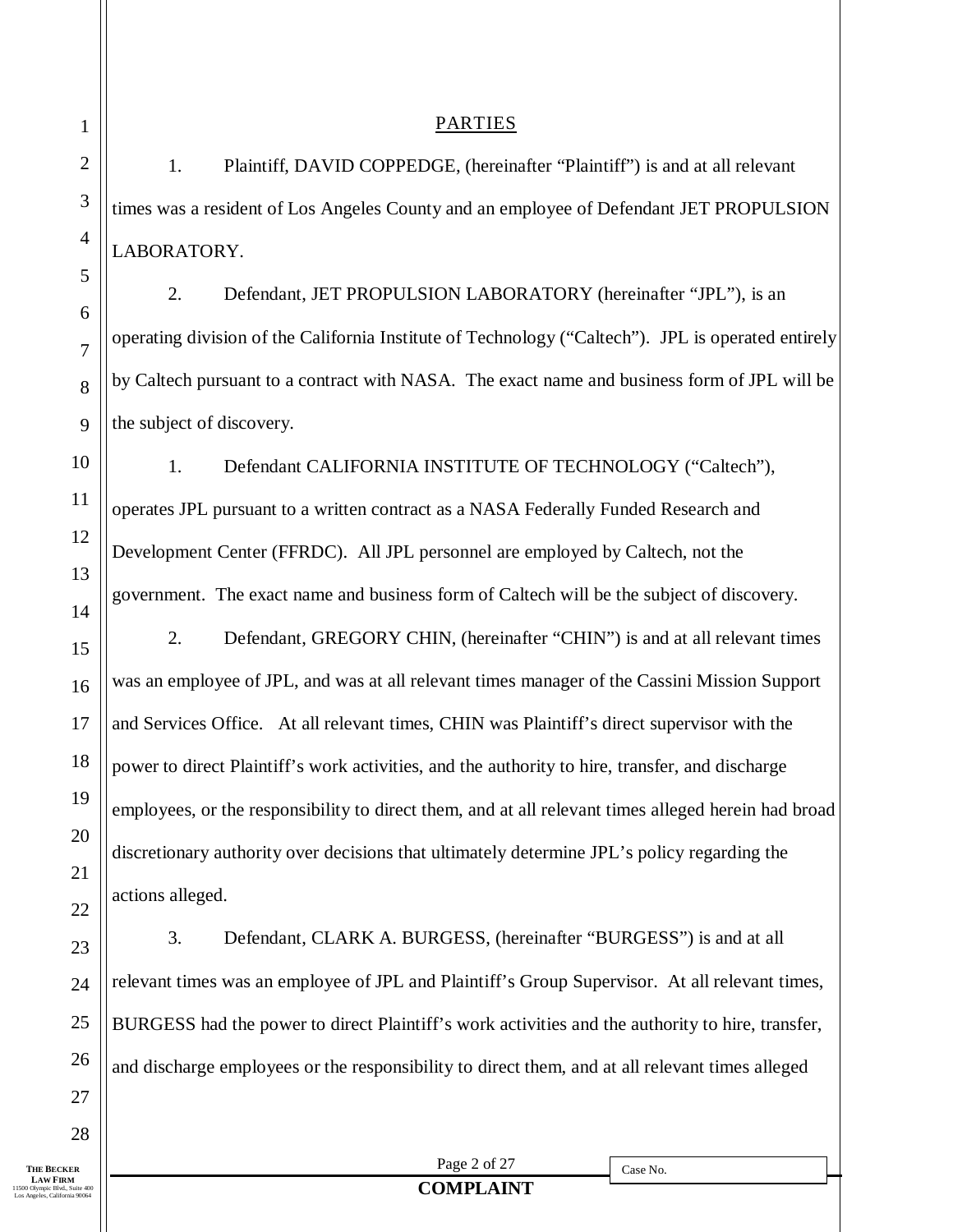herein had broad discretionary authority over decisions that ultimately determine JPL's policy regarding the actions alleged.

4. Defendant, KEVIN KLENK (hereinafter "KLENK") is and at all relevant times was an employee of JPL, Manager of IT Resources for the Chief Information Officer, § 173, and Plaintiff's Section Manager. At all relevant times, KLENK had the power to direct Plaintiff's activities and the authority to hire, transfer, and discharge employees, or the responsibility to direct them, and at all relevant times alleged herein had broad discretionary authority over decisions that ultimately determine JPL's policy regarding the actions alleged.

5. The true names and capacities of Defendants sued herein as DOES 1 through 50, inclusive, are unknown to Plaintiff, who therefore sues such Defendants by such fictitious names pursuant to Code of Civil Procedure § 474. Plaintiff alleges that each fictitiously named Defendant acted or failed to act in such a manner that each has contributed in proximately causing the damages to Plaintiff as herein alleged. Plaintiff will seek leave of Court to amend this Complaint to set forth their true names and capacities when ascertained.

6. Plaintiff is informed and believes, and thereon alleges, that each of the Defendants sued herein, including those named herein as DOES, are the agents, servants, employees, licensees, guarantees, invitees, or assignees of each other, and in doing the things herein alleged acted within the course and scope of such agency, employment guaranty, assignment, license, invitation and/or relationship and with the full knowledge and consent of the remaining Defendants.

### NATURE OF THE CASE

7. Plaintiff, an information technology ("IT") specialist, was charged with violating his employer's anti-harassment and ethics policies by promoting his religious views while

1

2

3

4

5

6

7

8

9

10

11

12

13

14

15

16

17

18

19

20

21

22

23

24

25

26

27

Page 3 of 27

Case No.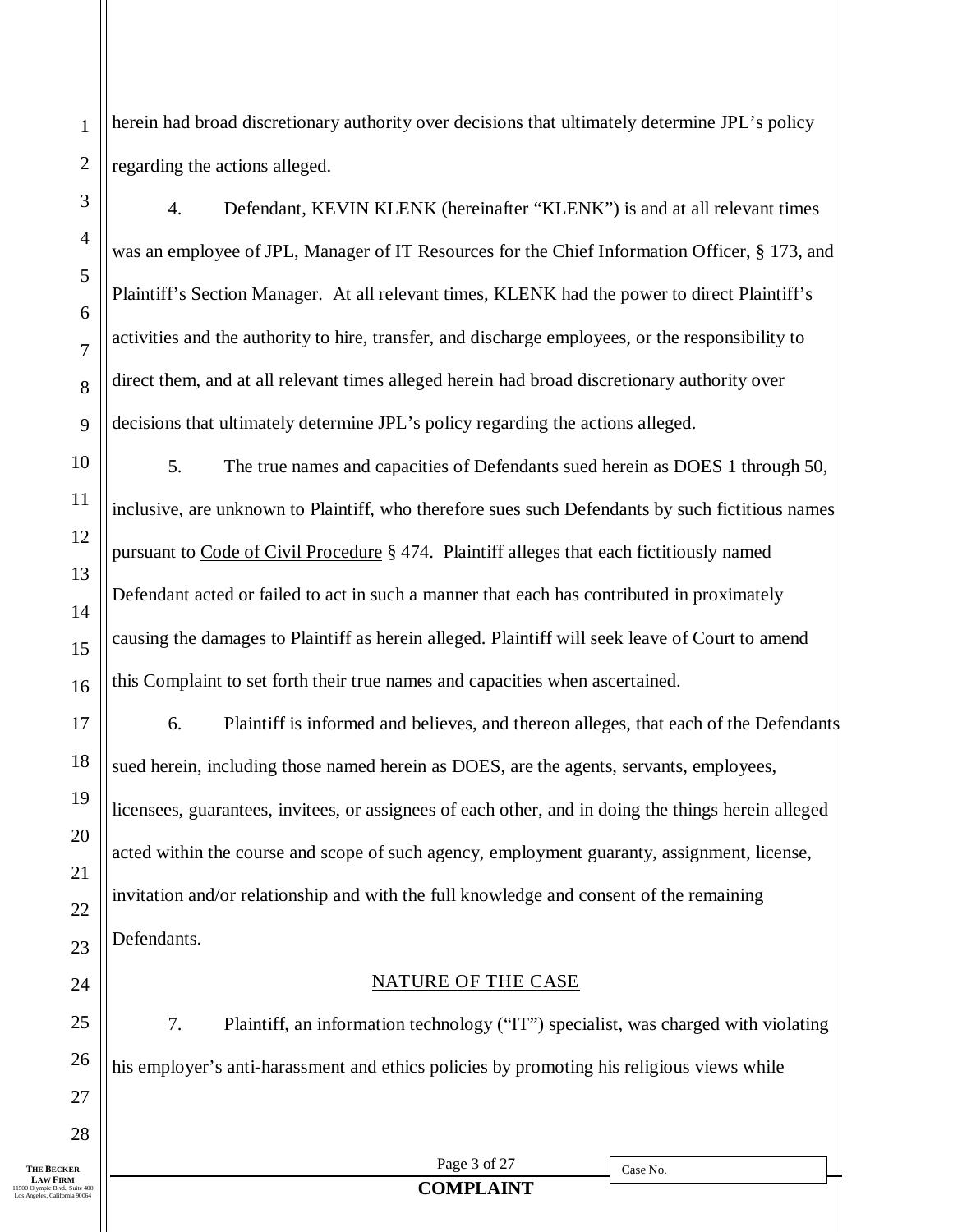discussing with co-workers a scientific theory of life's origins known as Intelligent Design ("ID"). Plaintiff was told that his discussions with co-workers concerning ID and his distribution of the documentary films on DVD entitled "Unlocking the Mystery of Life" and "The Privileged Planet" amounted to "pushing religion" and were "unwelcome" and "disruptive." Although no one had previously said these things to him, his supervisors informed him that "a lot of people had been overly nice to you just to move on when you presented the ideas."

8. Plaintiff was ordered not to discuss ID, religion or politics under threat of termination, and though he complied with the unfair order he was nevertheless stripped of his section team leadership position and reassigned to a job position with less responsibility and fewer privileges, embarrassing, degrading and humiliating him. To date, he remains constrained in his ability to express his views on ID, religion and politics and has been kept a prisoner of JPL's systemic ideological culture. He has been stigmatized in such a way that career advancement opportunities have been foreclosed to him, and he survives each working day under a cloud of suspicion and a threat of termination should he say anything with which someone might take offense.

9. This action is brought for the purpose of vindicating Plaintiff's employment rights arising from the adverse employment action taken against him and to reverse the injustice he is forced to endure as a result of the deprivation of his constitutional right to freely speak, write and publish his sentiments.

## **FACTS COMMON TO ALL ALLEGATIONS**

**A.** Plaintiff's Employment Environment at JPL.

10. JPL, Plaintiff's employer, is a Federally-Funded Research and Development Center under contract with NASA for the purpose of exploring the solar system with unmanned

1

**LAW FIRM**<br>11500 Olympic Blvd., Suite 400 Los Angeles, California 90064

Page 4 of 27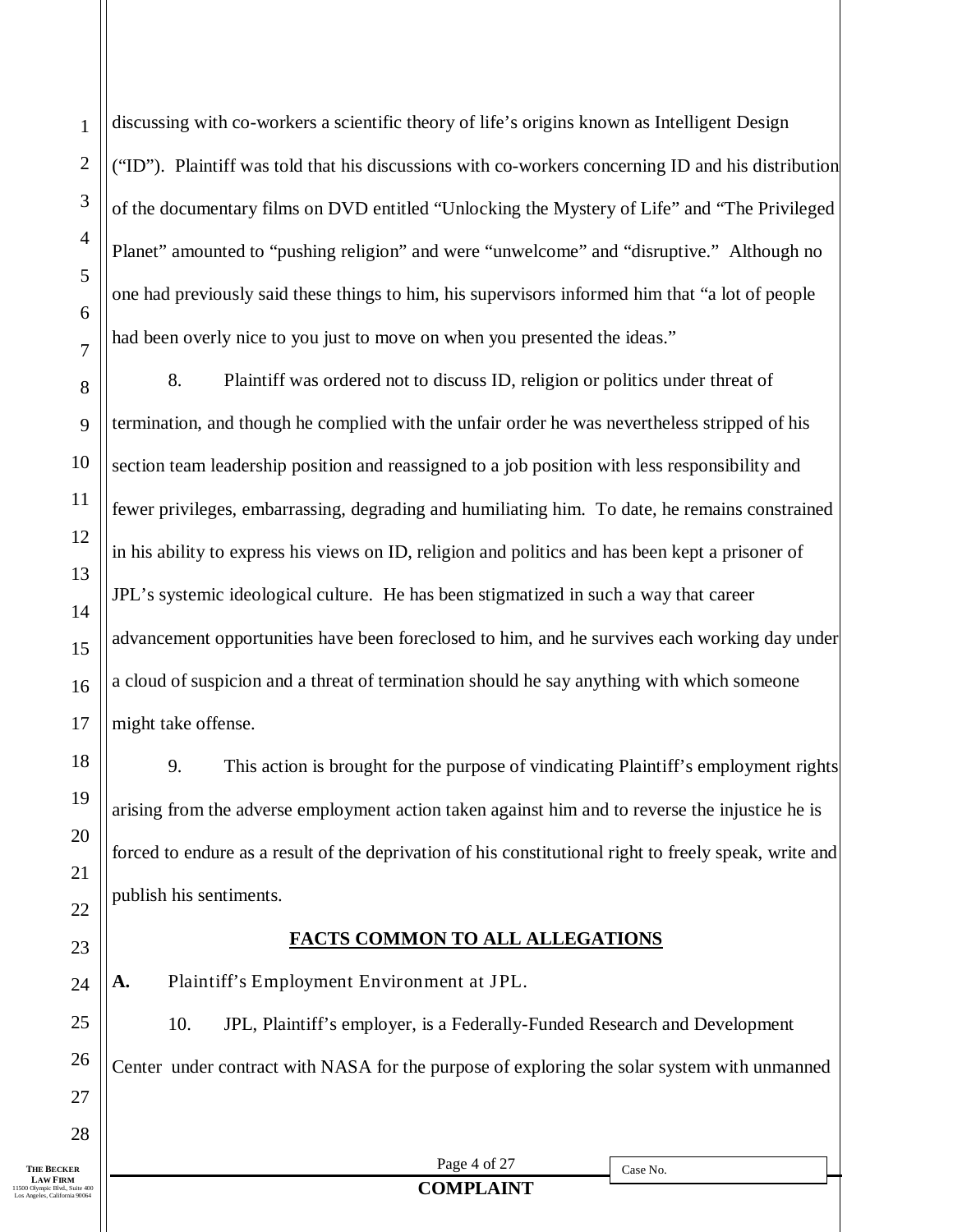spacecraft. Its missions are designed to discover the origin of the universe, whether life exists elsewhere in the universe or is improbably confined to Earth, and whether conditions necessary for life to exist reside elsewhere in the universe.

11. Plaintiff is, and at all relevant times was, employed as a System Administrator, Department 173A, Computer Systems Administration & Engineering, with the Cassini mission to Saturn (hereinafter "Cassini"), described by NASA/JPL as "the most ambitious effort in planetary space exploration ever mounted." Launched in October 1997, a sophisticated robotic spacecraft is orbiting the ringed planet and studying it, its rings and magnetosphere, its large moon Titan and the icy satellites. Cassini is the largest interplanetary mission ever launched, with the largest technical staff and the participation of 18 countries. The Cassini orbiter was designed, developed and assembled at JPL, which manages the mission for NASA's Science Mission Directorate, Washington, D.C.

**B.** Plaintiff's Role in System Administration at JPL.

12. In September 1996, Plaintiff was hired as a System Administrator (SA) through a contract with an outside agency. From March 1997 to the present, Plaintiff has been employed as a System Administrator ("SA") for the Cassini Program. In January 2003 at the request of CHIN, Plaintiff terminated his services on a contract basis, and was hired as a JPL employee. Plaintiffs duties, title and responsibilities, however, remained unchanged in the transition. Plaintiff has served on the Cassini mission longer than any other SA on the program. His participation in the program began prior to launch in October 1997, and continued through the seven-year interplanetary cruise, the four-year Prime Mission, and into the Extended Mission. In the role of SA, he worked with a team of five to 10 SAs, supporting the computer and network

**LAW FIRM**<br>11500 Olympic Blvd., Suite 400 Los Angeles, California 90064

Page 5 of 27 **COMPLAINT**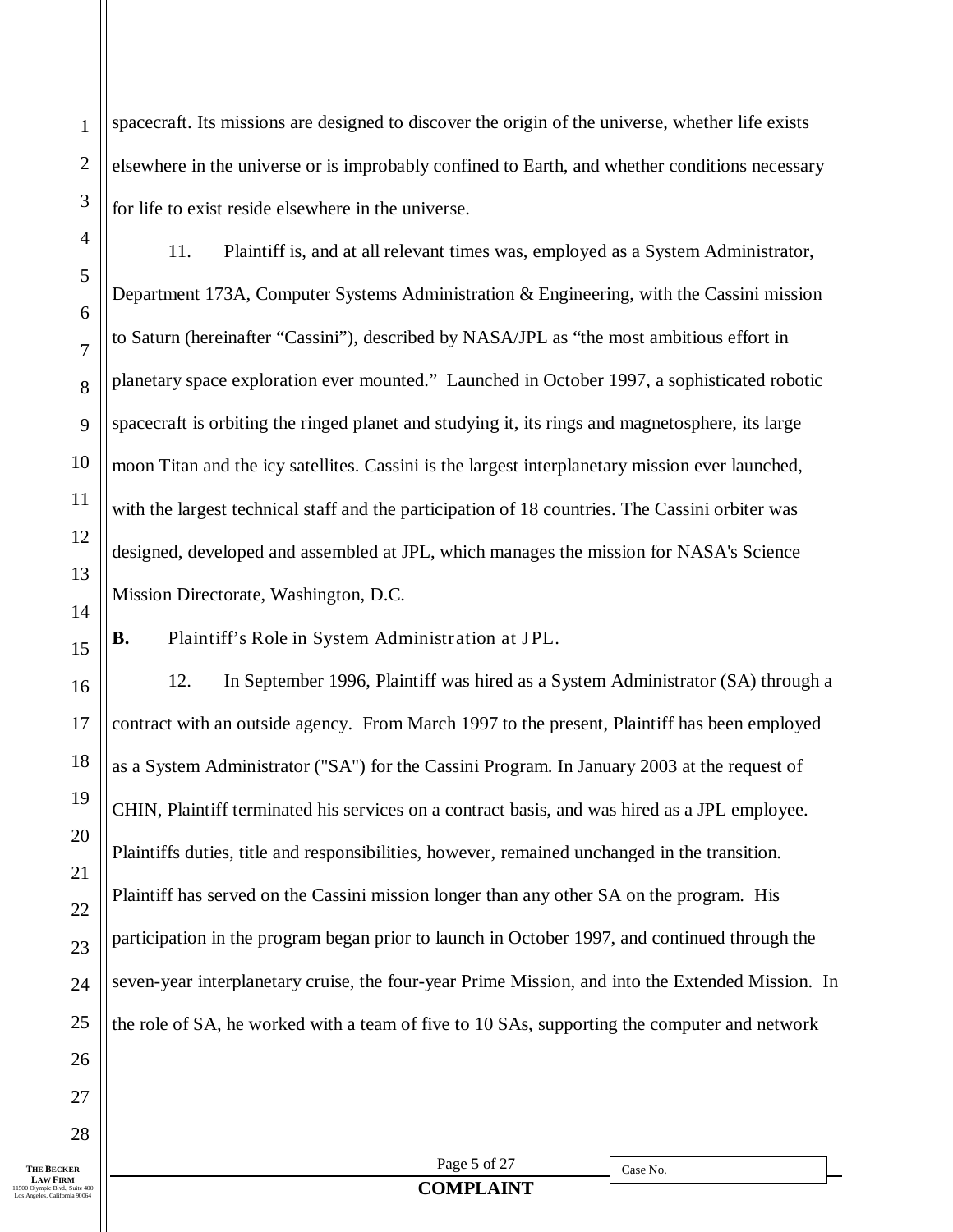infrastructure ("ground systems") for the Cassini mission within the Space Flight Operations Facility at JPL and at a dozen remote sites.

1

13. The SA team is responsible for almost all the computers and networks in the Program. System administration involves complex and varied processes and functions, including configuration of the operating systems, data storage and networking of computers; controlling authentication, authorization, and access to systems; ensuring robust protection against security threats; provisioning, servicing, and monitoring computer equipment; capacity planning; inventorying; troubleshooting; consulting; assisting users; evaluating and testing new products; working with vendors; providing system backups; building application platforms such as web servers; database administration; virtualization of resources; firewalls; encryption; cooperating with JPL IT and security directives; and many other technical tasks.

14. The Cassini ground systems include over 200 Unix workstations, 15 routers, several high-capacity data storage units, and other peripheral equipment, including equipment at ten remote sites across America and three in Europe. SAs have "superuser access" to all these systems and physical access to server rooms, and are expected to be knowledgeable and trustworthy.

**C.** Plaintiff's Duties in His Prior Position as "Team Lead."

15. In September 2000, Plaintiff was given recognition by having the prestigious title of Cassini's "Team Lead SA" ("Team Lead") bestowed on him, a role he served until his demotion in April 2009, a period of more than eight years. A Team Lead is recognized as someone who possesses exceptional judgment and proven aptitude, and therefore represents a job classification at JPL that promotes an employee's reputation and stature. In exchange for the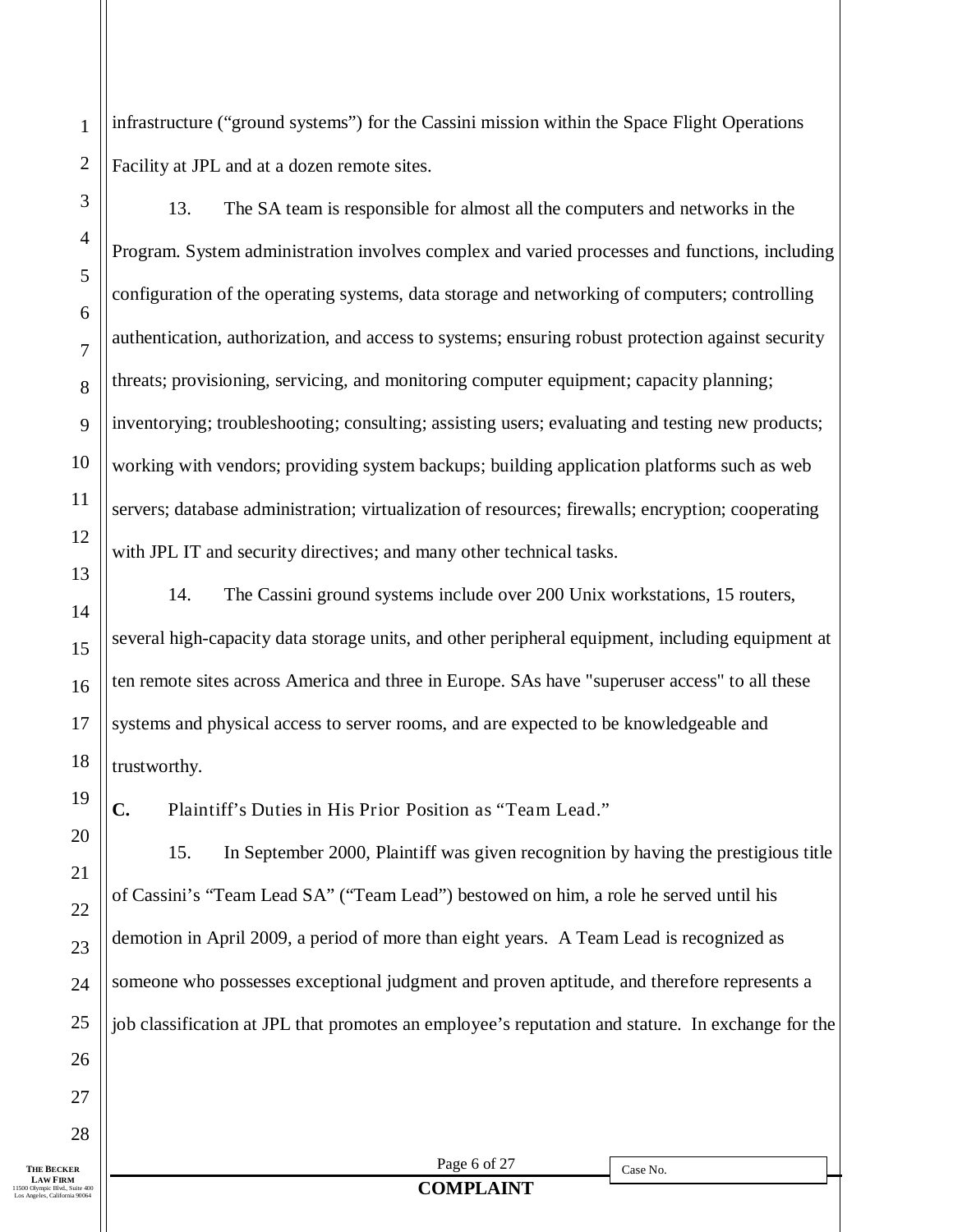prestige associated with the title and position, a Team Lead is trusted with additional responsibilities.

16. As Cassini's Team Lead, Plaintiff was responsible for coordinating the work of the other SAs, representing their interests and concerns to the Office Manager and other Team Leads at weekly and monthly meetings, providing weekly and monthly reports to management, representing SAs at meetings, communicating management decisions to the team, interviewing prospective SAs, making recommendations to management, interacting with JPL's IT and security offices, acting as the SA representative to other offices in the program, and developing and delivering presentations about technical capabilities of new systems and upgrades. Plaintiff led weekly meetings for the SAs and was responsible for motivating them and keeping them united in spirit. In addition, Plaintiff tutored the SAs on various technical subjects to enhance their skills.

**D.** Plaintiff's Interest In ID.

17. Consistent with the goal of JPL's space exploration missions, Plaintiff has a sincere interest in the scientific evidence behind life's origin, an interest that led to an appreciation for ID, a theory supported by empirical scientific evidence that life and the existence of the universe derive from an intelligent cause. The DVD "Unlocking the Mystery of Life," for instance, provides a biological explanation for ID by exploring the way in which DNA delivers codified instructions to proteins in order to make cells function, operating much the way that computer software works to instruct mechanical functions. The film also vividly illustrates with the use of animation the nanotechnology in cells, such as the bacterial flagellar motor with its thirty-part rotary engine. The DVD "The Privileged Planet" delivers a cosmological explanation for ID, demonstrating how the universe is "fine-tuned" such that Earth's capacity to

1

2

3

4

Page 7 of 27 **COMPLAINT**

#### **LAW FIRM**<br>11500 Olympic Blvd., Suite 400 Los Angeles, California 90064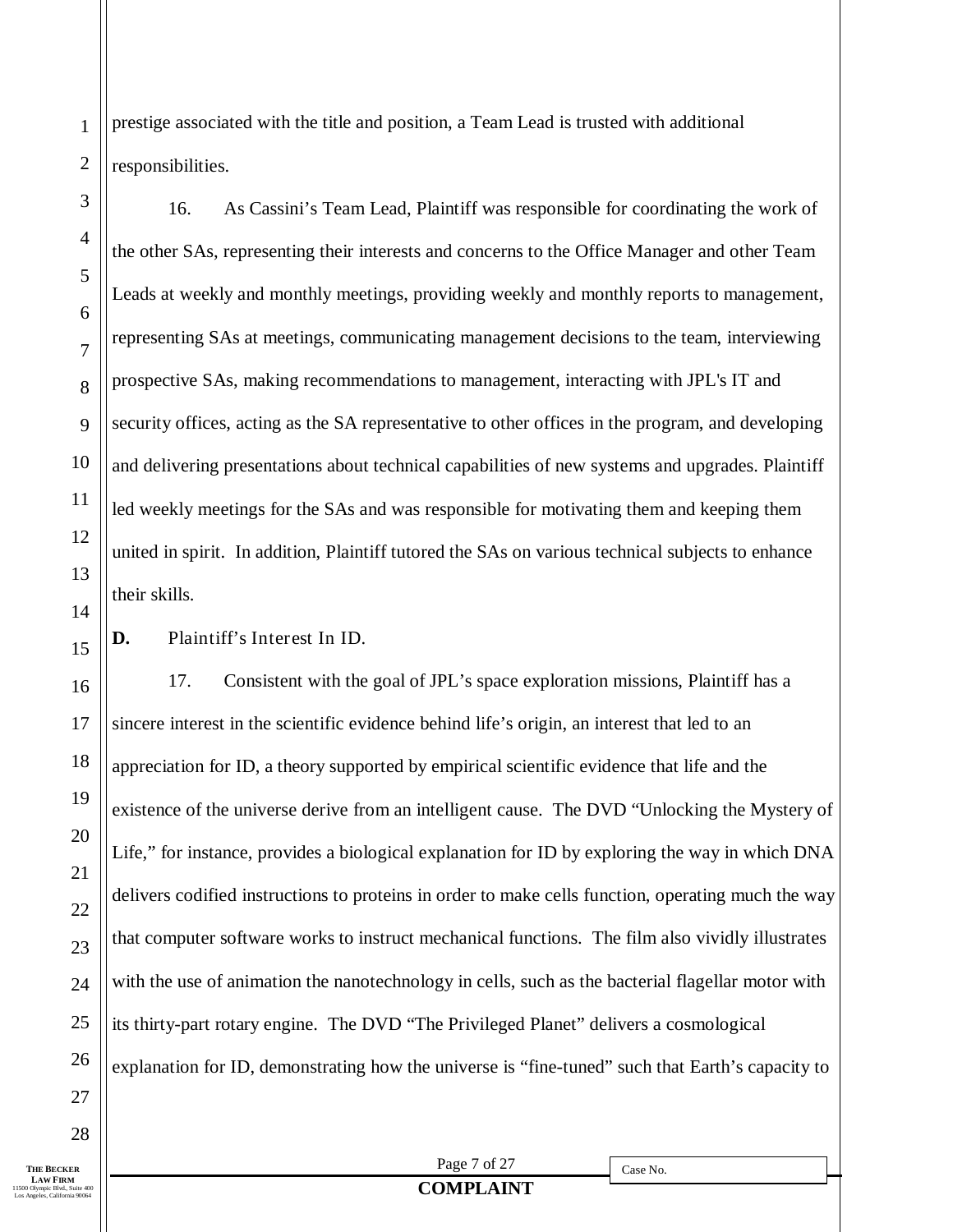sustain life is not the result of blind chance but rather the product of improbable factors. The film illustrates how Earth is not only exquisitely fit to support life, but also to give humans the best view of the universe for further exploration.

18. The viewpoints expressed in the two DVDs Plaintiff loaned or gave to willing coworkers make no reference to any religion, scriptural text or religious belief. Rather, they reveal the astonishing science behind ID and why it may just be the best scientific explanation for the origin of the universe, an issue central to JPL's mission. Plaintiff would engage co-workers after hours in conversation during which he would explain his well-developed views about ID. If the co-worker was interested in learning more about it, Plaintiff would offer the co-worker a DVD to view. Co-workers often accepted the offer graciously. Plaintiff never forced anyone to take a DVD and he did not coerce or compel anyone to discuss the subject of ID.

- **E.** Plaintiff's Demotion from Team Lead.
- 

1

2

3

4

5

6

7

8

9

10

11

12

13

14

15

16

17

18

19

20

21

22

23

24

25

26

27

28

## a. CHIN Accuses Plaintiff Of Pushing His Religious Views On Co-Workers By Handing Out DVDS Regarding ID.

19. On March 2, 2009, Defendant CHIN advised Plaintiff that co-workers had complained to him that Plaintiff was pushing his religious views on them by discussing ID and offering them the DVDs to view. CHIN threatened Plaintiff that if he persisted in "pushing [his] religion," he would lose his job. CHIN additionally ordered Plaintiff not to discuss politics or religion with anyone in the office. During the meeting, CHIN became angry and belligerent, repeatedly asserting over Plaintiff's dissent that "Intelligent Design is religion" in a rude, hostile and demeaning manner. CHIN's tone and conduct were abusive and harassing in nature.

20. Plaintiff advised CHIN that he would comply with the order not to discuss ID, religion or politics but felt that it interfered with his right of conscience and constitutional rights.

**THE BECKER LAW FIRM**<br>11500 Olympic Blvd., Suite 400 Los Angeles, California 90064

Page 8 of 27 **COMPLAINT**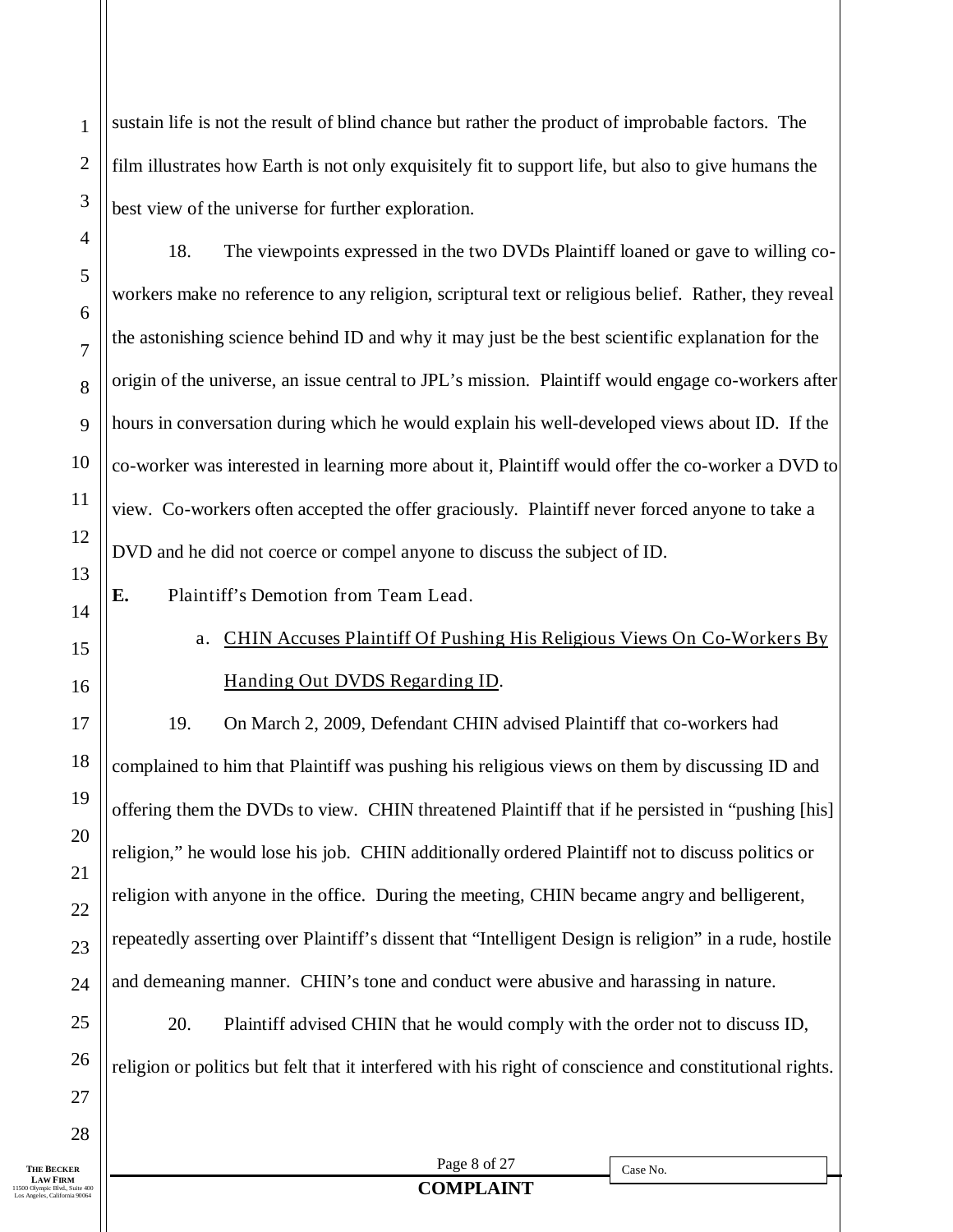1 2 3 4 5 6 7 8 9 10 11 12 13 14 15 16 17 21. The experience caused Plaintiff to feel great anxiety and stress, leading him to wonder whether his views on any subject could be expressed in polite conversation without it leading to further unattributed false claims of harassment, harassment by CHIN or adverse employment action. Such overt discrimination and harassment had a powerful impact on Plaintiff, since it clearly communicated to him the message that his views were misunderstood, misperceived and challenged an entrenched ideological orthodoxy, creating an atmosphere in which he was prohibited from freely speaking, writing or publishing his sentiments on ID. Because JPL's very existence depends on exploring the origin of life and of the universe, CHIN's threatening order immediately created a work environment hostile to expressions of viewpoints that CHIN and possibly others unreasonably found to be offensive. In effect, CHIN's conduct created an atmosphere that made Plaintiff feel like an outsider and unwelcome on account of views others perceived to be religious in nature. b. Plaintiff Contacts The Company's Chief Ethics Officer Regarding The Incident with CHIN. 22. Immediately following the meeting with CHIN, Plaintiff met with JPL's Chief

Ethics Officer, Doug Sanders (hereinafter "SANDERS"), to complain about CHIN's conduct and to inquire into whether CHIN's scornful, abusive, disrespectful and hostile behavior was at all justified under JPL policies. SANDERS advised that JPL had no policy regarding religious expression in the workplace and that CHIN's admonitions appeared to him to be out of line and excessive.

### c. Plaintiff Is Contacted By An Employee Relations Investigator.

23. The following day, March 3, 2009, Plaintiff was contacted by Jhertaune Huntley ("HUNTLEY") of JPL's Employee Relations Office to meet for an undisclosed purpose.

**THE BECKER LAW FIRM**<br>11500 Olympic Blvd., Suite 400 Los Angeles, California 90064

18

19

20

21

22

23

24

25

26

27

28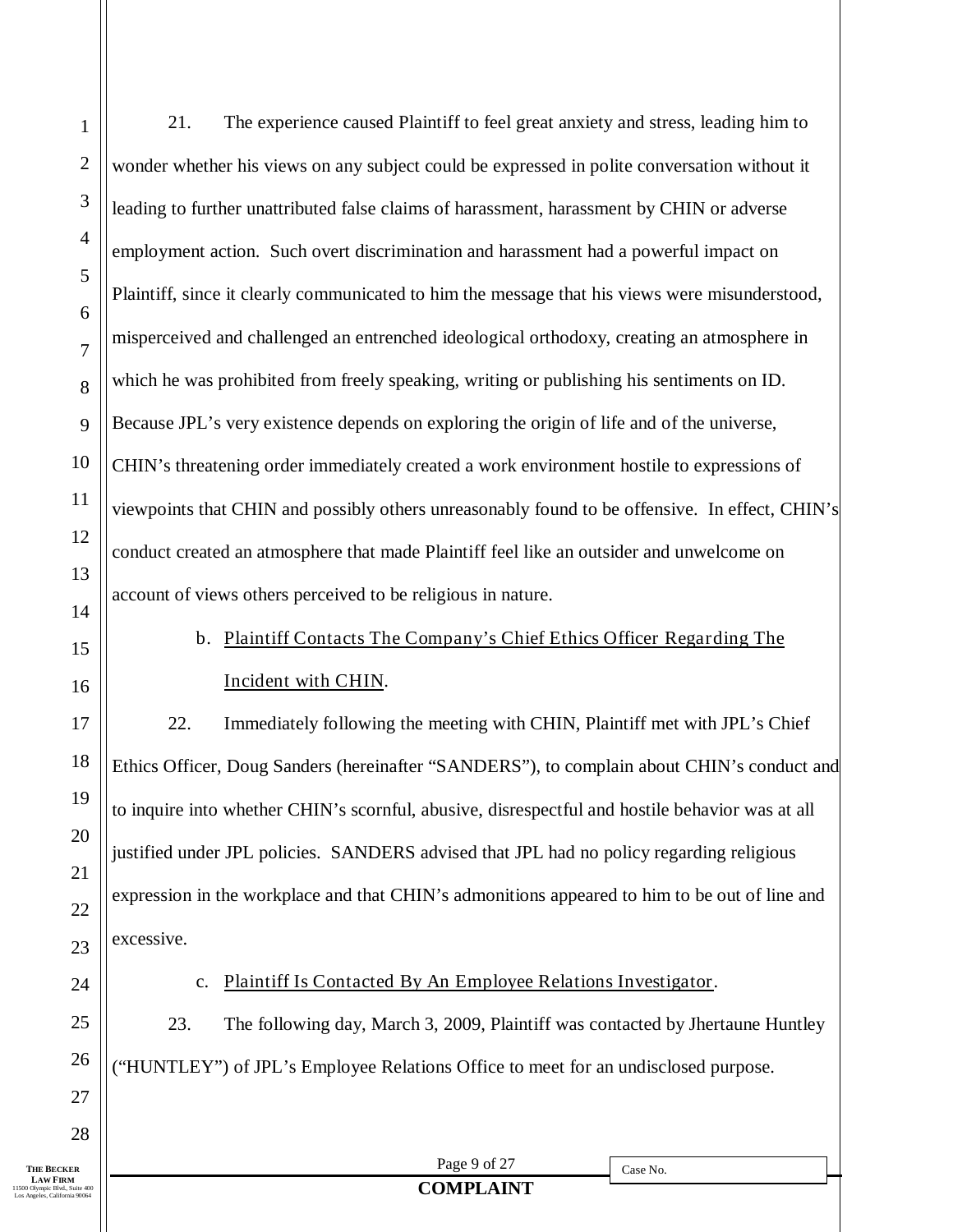24. On March 5, 2009, HUNTLEY interviewed Plaintiff for more than an hour concerning the incident with CHIN. HUNTLEY led Plaintiff to believe that she was engaged in a "conflict resolution" process designed to reconcile differences between CHIN and Plaintiff arising from their meeting, and did not inform him that her real purpose in conducting the interview was to follow-up on complaints involving Plaintiff's interaction with co-workers concerning ID. In fact, at no time did HUNTLEY reveal the true purpose of her investigation of facts leading up to Plaintiff's discipline and demotion, and Plaintiff was unaware that he was under investigation for harassing co-workers by expressing his views concerning ID and sharing DVDs with them.

# d. Plaintiff Is Disciplined And Demoted For Violating JPL's Harassment Policy And Ethic And Business Conduct Policy.

25. At all relevant times, Plaintiff complied with CHIN's directive and did not discuss ID, politics or religion in the workplace. On various occasions in March and April 2009, Plaintiff sought information concerning HUNTLEY'S investigation and what it was accomplishing, but was unsuccessful in learning anything. On April 9, 2009, Plaintiff was contacted by Defendant KLENK ostensibly to meet in response to Plaintiff's inquiries. Plaintiff had no reason to expect that the real purpose of the meeting would be for the purpose of disciplining and demoting him.

26. On or about April 13, 2009, Plaintiff met with Defendants BURGESS and KLENK and was handed a document entitled "Written Warning." The document stated that the Employee Relations Office had completed an investigation concerning allegations that Plaintiff had approached various co-workers during JPL business hours to discuss his religious and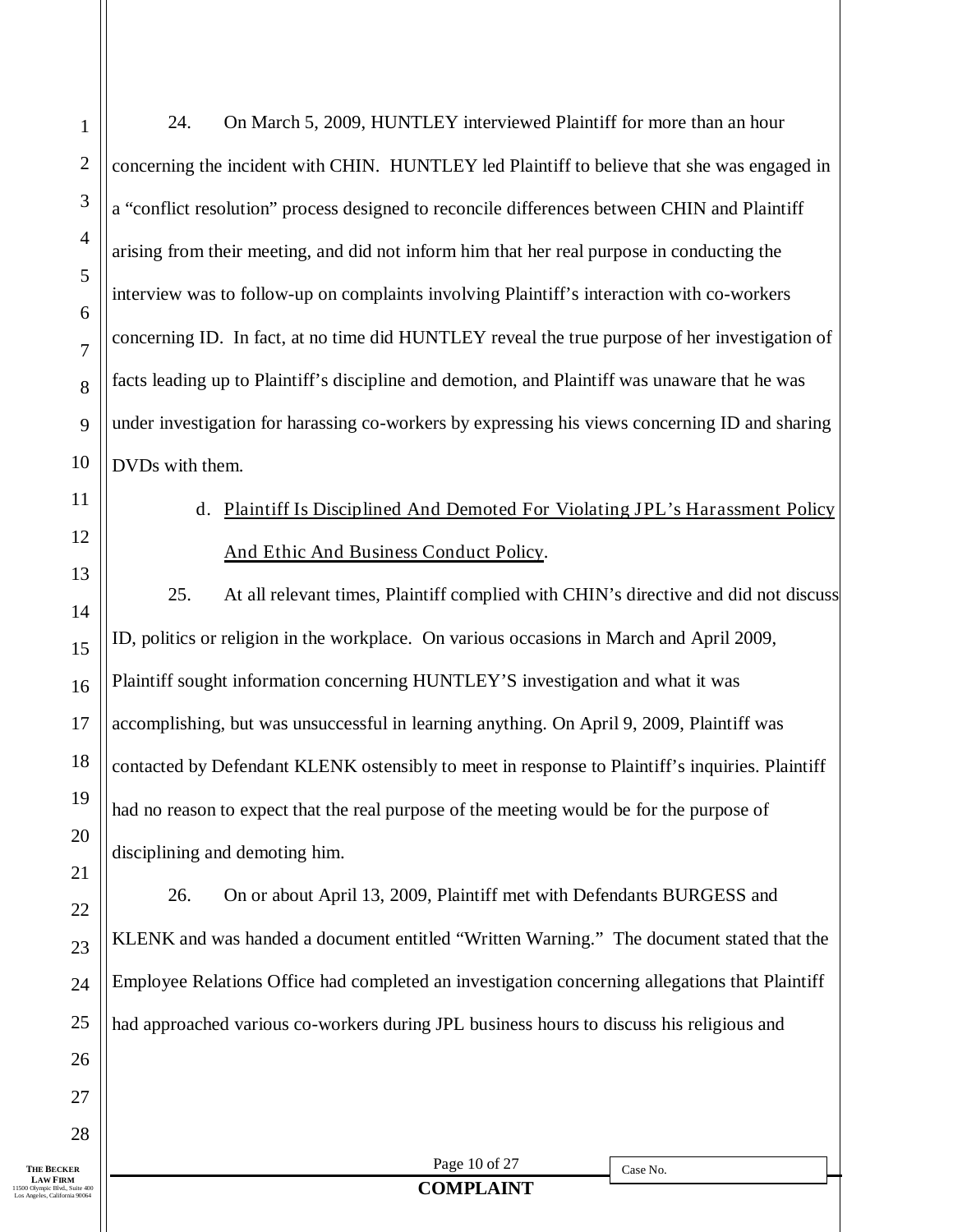political beliefs and that they found his requests to watch DVDs expressing his personal views to be unwelcome.

27. The document further stated that Plaintiff's actions were reported as harassing in nature, that Plaintiff had acknowledged that he had approached various coworkers during work hours to inquire if they were interested in watching his DVDs, which expressed his personal views, that he had engaged various co-workers in conversations about his personal views, and that he failed to stop these activities when he was told they were unwelcome and disruptive.

28. On the basis of the facts described, the document concluded that Plaintiff had violated JPL's Unlawful Harassment policy by creating a disruption in the workplace and that he had violated JPL's Ethics and Business Conduct Policy by engaging in behavior "inconsistent with a professional business environment." The document commanded Plaintiff to "refrain from discussions which are argumentative, disruptive and/or harassing to your co-workers." The document threatened Plaintiff that he was being given a Written Warning, but "[s}hould another incident of this nature occur, you will be subject to further disciplinary action up to and including termination."

29. Plaintiff discussed the document with BURGESS and KLENK for more than an hour. Although he sought specific information concerning the nature of the complaints made against him, he was offered no specific details of the charges allegedly made by other coworkers, how many of them registered any objection, what the nature of the complaints were, who the alleged co-workers who complained were or anything else to which Plaintiff could offer rebuttal.

30. Plaintiff advised that he had never been told by a co-worker that his discussion of ID was unwelcome or was disruptive to their work and learned of the allegations for the first

1

2

3

4

5

6

7

8

9

10

11

12

13

14

15

16

17

18

19

20

21

22

23

24

25

26

27

28

Page 11 of 27 **COMPLAINT**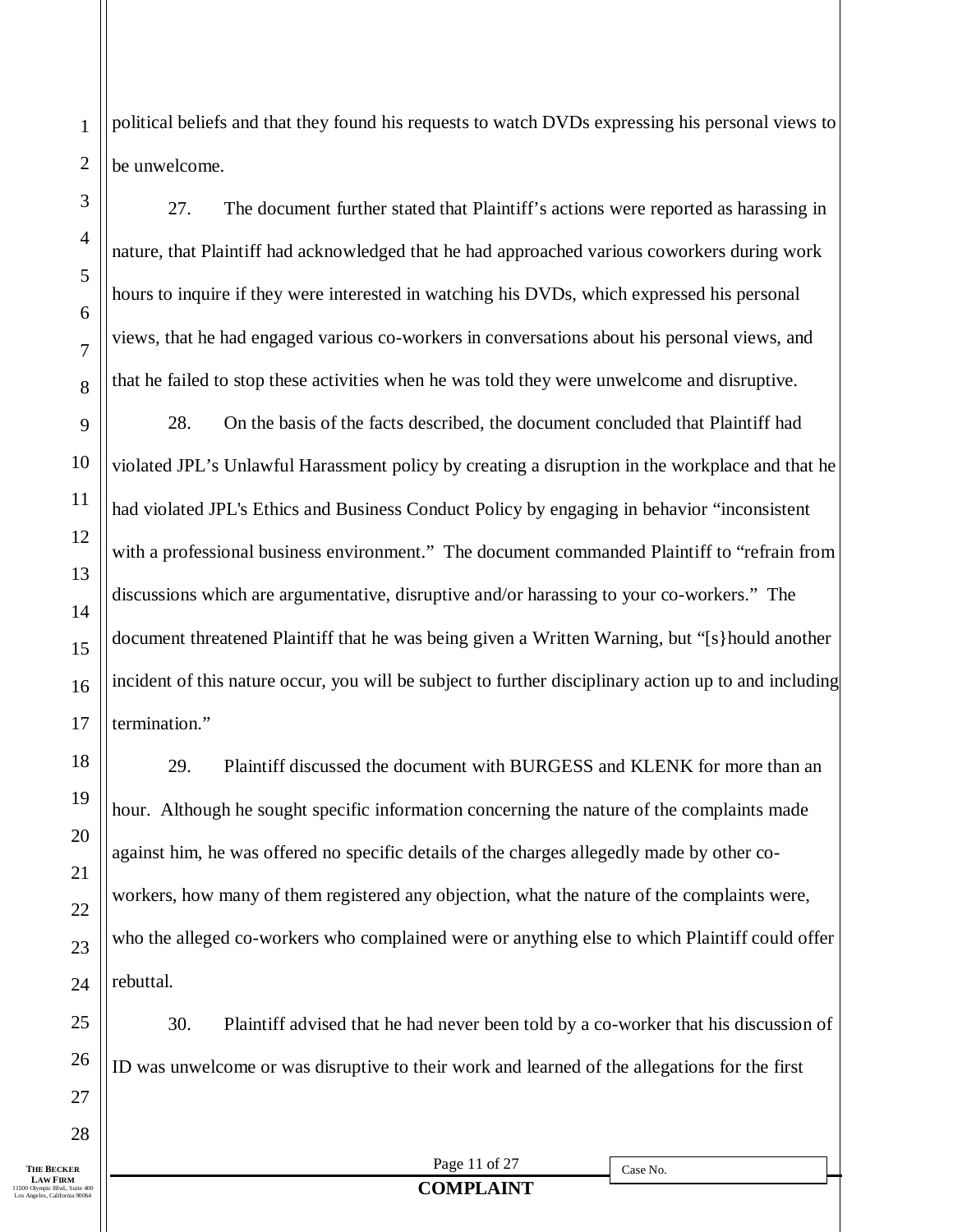time when he met with CHIN. BURGESS and CHIN remarked that it was Plaintiff's duty to interpret a co-worker's "body language" and that in some cases there would be no objective way of knowing whether a co-worker was feeling "extraordinarily uncomfortable." In short, Plaintiff was left with no understanding as to the nature of the alleged complaints against him or how he could avoid a violation of the policies in the future.

31. The lengthy meeting ended after more than an hour when Plaintiff was advised for the first time that, effective immediately, he was being removed from the Team Lead position in order to "lessen the strife in your area" because "HR" had advised that "this has gone on too long, they can't believe this is prevalent, this point of view out there, as much as it is."

1

2

3

4

5

6

7

8

9

10

11

12

13

14

15

16

17

18

19

20

21

22

23

24

25

26

27

## e. Plaintiff's Demotion Is Announced.

32. On April 20, 2009, CHIN caused to be distributed a memo announcing that "Effective April 20, 2009, Dave Coppedge will be passing the MSSO Lead SA coordinator responsibilities to Nick Patel. Dave has been responsible for leading the SA team for the past decade and has guided the group through numerous GDS challenges. Dave will continue to provide support to the MSSO SA group. Nick has been with the team for a similar amount of time...and has been a solid contributor to many of the GDS development and operational efforts. Please welcome and support Nick on his new assignment."

33. The memo humiliated and embarrassed Plaintiff, leaving unaddressed the reason for the demotion, and implying that Plaintiff voluntarily assented to the change. It additionally placed him in fear of becoming among the first to be let go in a downsizing or incapable of finding other work at JPL. While characterizing his replacement as a "solid contributor," the memo unceremoniously observed that Plaintiff had "guided the group through numerous … challenges" but failed to convey any sense of gratitude or recognition of any particular

28

**THE BECKER LAW FIRM**<br>11500 Olympic Blvd., Suite 400 Los Angeles, California 90064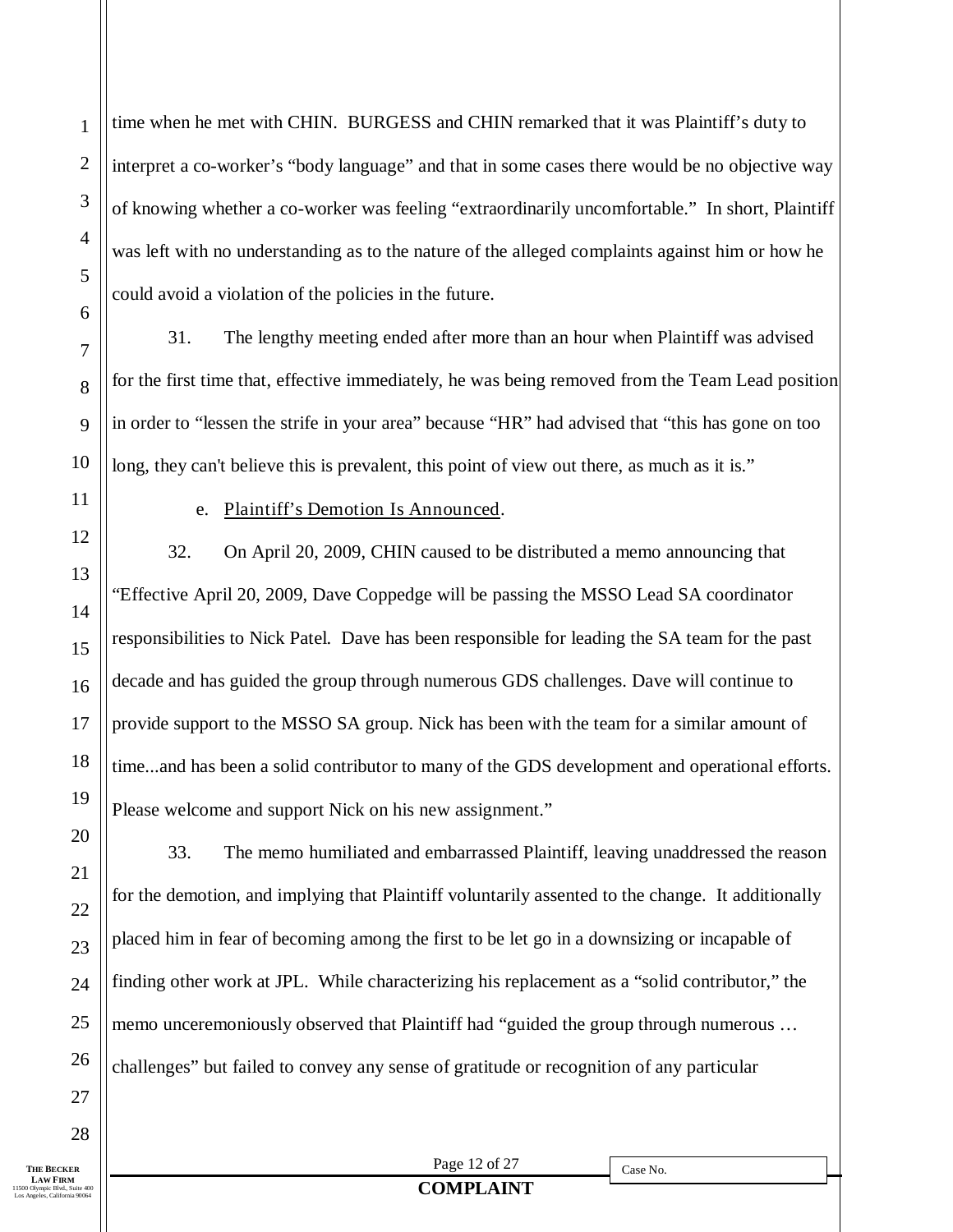achievements. The memo further placed Plaintiff in a position of vulnerability, as though marked with a Scarlet Letter or the mark of Cain, suggesting to his co-workers that he had done something improper to deserve the demotion.

1

2

3

4

5

6

7

8

9

10

11

12

13

14

15

16

17

18

19

20

21

22

23

24

25

26

27

#### f. Plaintiff Attempts To Appeal The Discipline/Demotion.

34. Between April 13, 2009, and August 24, 2009, Plaintiff continuously attempted to learn whether he could make us of an internal appeal process to challenge the adverse action taken against him, but was given misinformation and led to believe that such a process existed. On May 18, 2009, he met with JPL's Human Resources Director, Karen Saidiner, and on August 24, 2009, he met with KLENK a second time. Both meetings were ostensibly arranged in order to provide Plaintiff with a forum to appeal, but did nothing to advance an appellate process and were set up simply to placate Plaintiff. Neither meeting resulted in reversing the adverse employment action against him, nor provided Plaintiff with any process for mounting an internal appeal.

g. The Written Warning Is Expunged Almost One Year Later.

35. On April 6, 2010, almost one year from the April 18, 2009, issuance of the Written Warning, Plaintiff met again with Defendants BURGESS and KLENK. The purpose of the meeting was not made known to Plaintiff in advance. During the meeting, KLENK told Plaintiff that Defendants had revisited the matter, and concluded that the issuance of a written warning had been inappropriate and that it would be expunged from Plaintiff's personnel file.

36. This meeting took place without the participation or knowledge of Plaintiff's counsel, who had placed the Defendants on notice of a potential lawsuit a year earlier through timely notice of a FEHA claim and issuance of a Right-to-Sue letter. Additionally, Plaintiff's counsel had been in communication with Defendants' attorney multiple times. Defendants'

**THE BECKER**  28

Page 13 of 27 **COMPLAINT**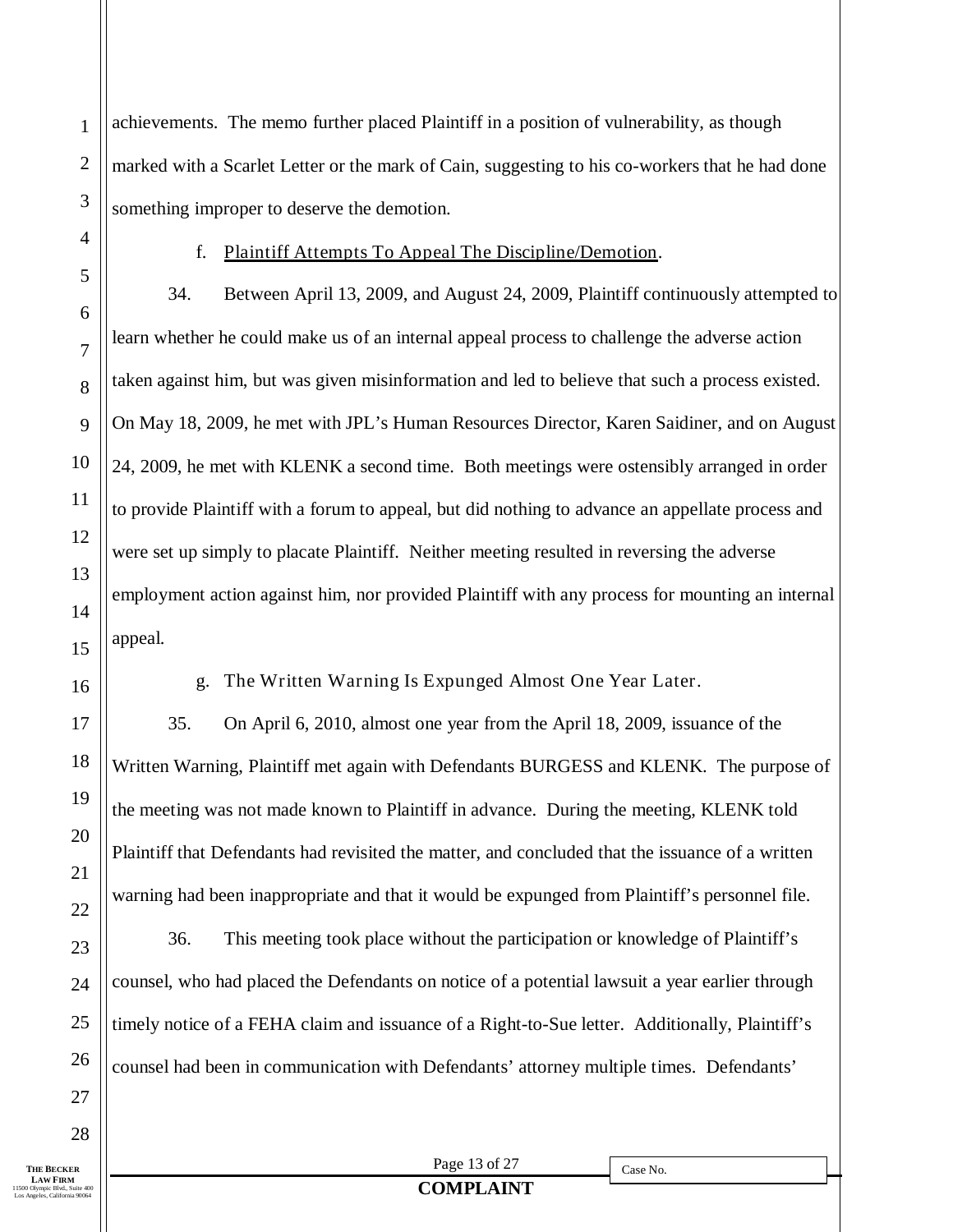| $\mathbf{1}$                                   | decision to expunge the written warning therefore appears to have been undertaken without the                                                                                                                                                                                                                                                                                                                                                                                                            |  |  |  |  |  |  |
|------------------------------------------------|----------------------------------------------------------------------------------------------------------------------------------------------------------------------------------------------------------------------------------------------------------------------------------------------------------------------------------------------------------------------------------------------------------------------------------------------------------------------------------------------------------|--|--|--|--|--|--|
| $\overline{2}$                                 | advice of counsel. Notwithstanding the expungement, Plaintiff was advised that he would not be<br>3<br>restored to his Team Lead position, that the company continued to believe that Plaintiff's<br>$\overline{4}$<br>conduct in distributing the DVDs and advancing his views on ID were inappropriate, and that<br>5<br>Plaintiff would remain restricted in his ability to discuss ID with others in the workplace due to a<br>6<br>fear that other co-workers would not welcome a discussion of it. |  |  |  |  |  |  |
|                                                |                                                                                                                                                                                                                                                                                                                                                                                                                                                                                                          |  |  |  |  |  |  |
|                                                |                                                                                                                                                                                                                                                                                                                                                                                                                                                                                                          |  |  |  |  |  |  |
|                                                |                                                                                                                                                                                                                                                                                                                                                                                                                                                                                                          |  |  |  |  |  |  |
|                                                |                                                                                                                                                                                                                                                                                                                                                                                                                                                                                                          |  |  |  |  |  |  |
| $\tau$<br>8                                    | 37.<br>The decision to revoke the written warning, to expunge it from Plaintiff's                                                                                                                                                                                                                                                                                                                                                                                                                        |  |  |  |  |  |  |
| 9                                              | personnel file and to characterize it as "inappropriate" constitutes an admission of liability.                                                                                                                                                                                                                                                                                                                                                                                                          |  |  |  |  |  |  |
| 10                                             | <b>FIRST CAUSE OF ACTION</b>                                                                                                                                                                                                                                                                                                                                                                                                                                                                             |  |  |  |  |  |  |
| 11                                             | RELIGIOUS DISCRIMINATION AND RETALIATION                                                                                                                                                                                                                                                                                                                                                                                                                                                                 |  |  |  |  |  |  |
| 12                                             | IN VIOLATION OF GOVERNMENT CODE § 12940 ET SEQ.                                                                                                                                                                                                                                                                                                                                                                                                                                                          |  |  |  |  |  |  |
| 13                                             | (Against Defendant JPL Only)                                                                                                                                                                                                                                                                                                                                                                                                                                                                             |  |  |  |  |  |  |
| 14                                             |                                                                                                                                                                                                                                                                                                                                                                                                                                                                                                          |  |  |  |  |  |  |
| 15                                             | 38.<br>Plaintiff realleges paragraphs 1 through 37, and incorporates them herein by this                                                                                                                                                                                                                                                                                                                                                                                                                 |  |  |  |  |  |  |
| 16                                             | reference.                                                                                                                                                                                                                                                                                                                                                                                                                                                                                               |  |  |  |  |  |  |
| 17                                             | 39.<br>At all times herein mentioned, the Fair Employment and Housing Act,                                                                                                                                                                                                                                                                                                                                                                                                                               |  |  |  |  |  |  |
| 18                                             | Government Code §§ 12900-12996 (hereinafter "FEHA"), was in full force and effect and                                                                                                                                                                                                                                                                                                                                                                                                                    |  |  |  |  |  |  |
| 19                                             | binding on Defendants. These statutes required Defendants to refrain from discriminating against                                                                                                                                                                                                                                                                                                                                                                                                         |  |  |  |  |  |  |
| 20                                             | any employee on the basis of religion, including demoting such employees. Within the time                                                                                                                                                                                                                                                                                                                                                                                                                |  |  |  |  |  |  |
| 21                                             | provided under FEHA, Plaintiff filed complaints against Defendants with the Department of Fair                                                                                                                                                                                                                                                                                                                                                                                                           |  |  |  |  |  |  |
| 22                                             | Employment and Housing alleging wrongful demotion based on religious discrimination,                                                                                                                                                                                                                                                                                                                                                                                                                     |  |  |  |  |  |  |
| 23<br>24                                       | harassment and retaliation in full compliance with these sections, and received right-to-sue                                                                                                                                                                                                                                                                                                                                                                                                             |  |  |  |  |  |  |
| 25                                             |                                                                                                                                                                                                                                                                                                                                                                                                                                                                                                          |  |  |  |  |  |  |
| 26                                             | letters. Attached hereto and incorporated herein by reference as Exhibit "A" are true and correct                                                                                                                                                                                                                                                                                                                                                                                                        |  |  |  |  |  |  |
| 27                                             |                                                                                                                                                                                                                                                                                                                                                                                                                                                                                                          |  |  |  |  |  |  |
| 28                                             |                                                                                                                                                                                                                                                                                                                                                                                                                                                                                                          |  |  |  |  |  |  |
| The Becker<br>aw Firm                          | Page 14 of 27<br>Case No.                                                                                                                                                                                                                                                                                                                                                                                                                                                                                |  |  |  |  |  |  |
| pic Blvd., Suite 400<br>eles, California 90064 | <b>COMPLAINT</b>                                                                                                                                                                                                                                                                                                                                                                                                                                                                                         |  |  |  |  |  |  |
|                                                |                                                                                                                                                                                                                                                                                                                                                                                                                                                                                                          |  |  |  |  |  |  |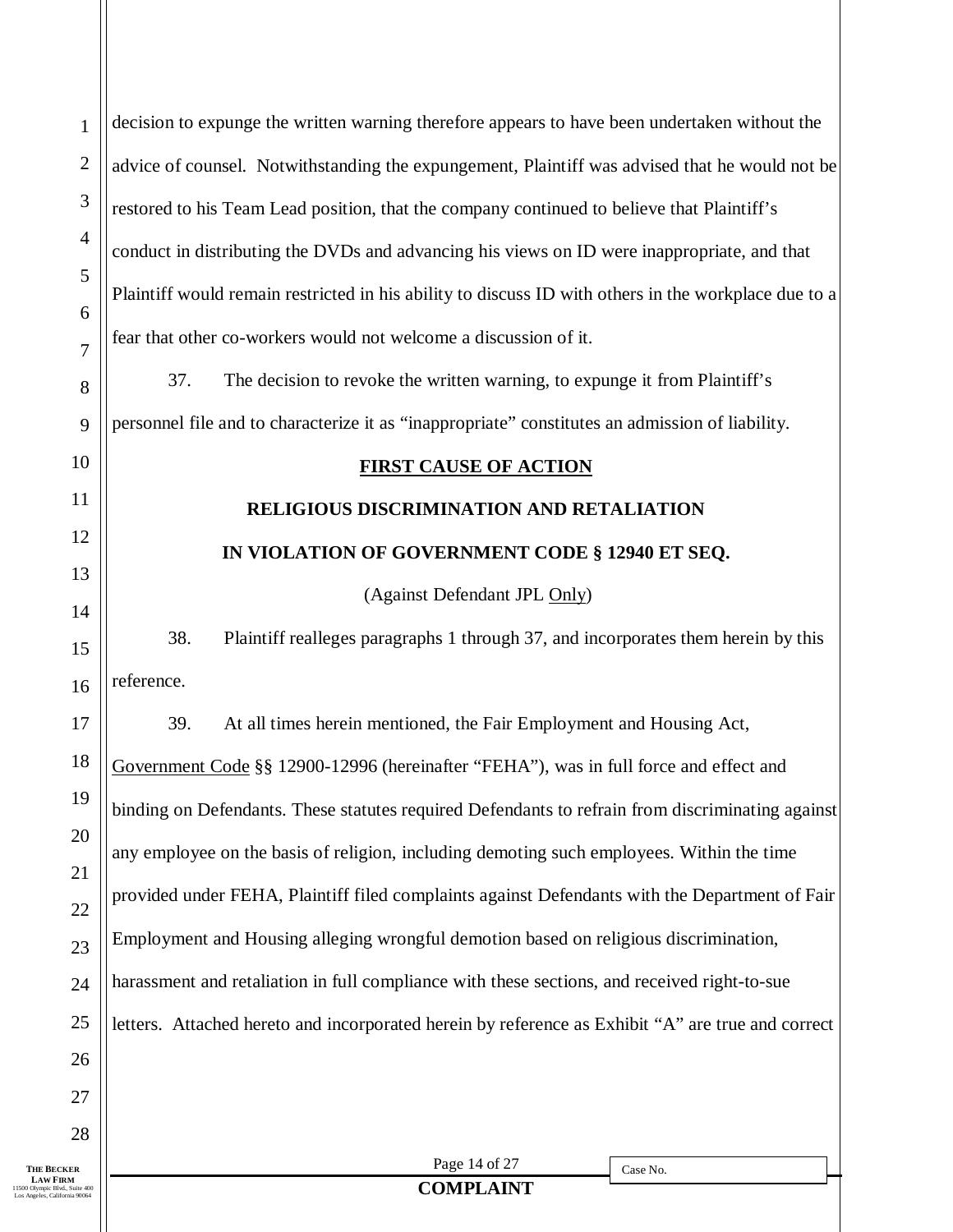copies of the charges filed. Attached hereto and incorporated herein by reference as Exhibit "B" are true and correct copies of the right-to-sue notices received by Plaintiff.

1

2

3

4

5

6

7

8

9

10

11

12

13

14

15

16

17

18

19

20

21

22

23

24

25

26

40. FEHA makes it an unlawful employment practice for an employer to discriminate against an employee "in terms, conditions, or privileges of employment" on the basis of the employee's religion. The California Constitution, Art. 1, §2 (a) provides that "Every person may freely speak, write and publish his or her sentiments on all subjects, being responsible for the abuse of this right." Art 1, §4 provides that "Free exercise and enjoyment of religion without discrimination or preference are guaranteed."

41. Defendants conduct constituted adverse employment action and represented a materially adverse change in the terms of Plaintiff's employment, which has impaired his prospects for advancement or employment with the Company in any other program. The claim that he violated Defendants' policies or significantly interfered with work is false and pretextual in part because the subject matter of Plaintiff's communications with co-workers is consistent with Defendant JPL's interest in exploring the origin of life and an inherent part of the business it famously conducts. Plaintiff's communications with co-workers at all relevant times involved matters of public concern, and were relevant to Defendant JPL's scientific interest in life's origin and the origin of the universe.

42. Defendants discriminated against Plaintiff on the basis of religion because they asserted that Plaintiff was engaged in religious speech and ordered him to discontinue it.

43. Plaintiff complained that he had been harassed by his supervisor, Defendant CHIN, and was ordered to stop discussing ID, religion and politics in the workplace. He also advised CHIN that he would not violate his conscience or refrain from engaging in his constitutionally protected right of free speech. Instead of investigating CHIN's conduct and

27 28

Case No.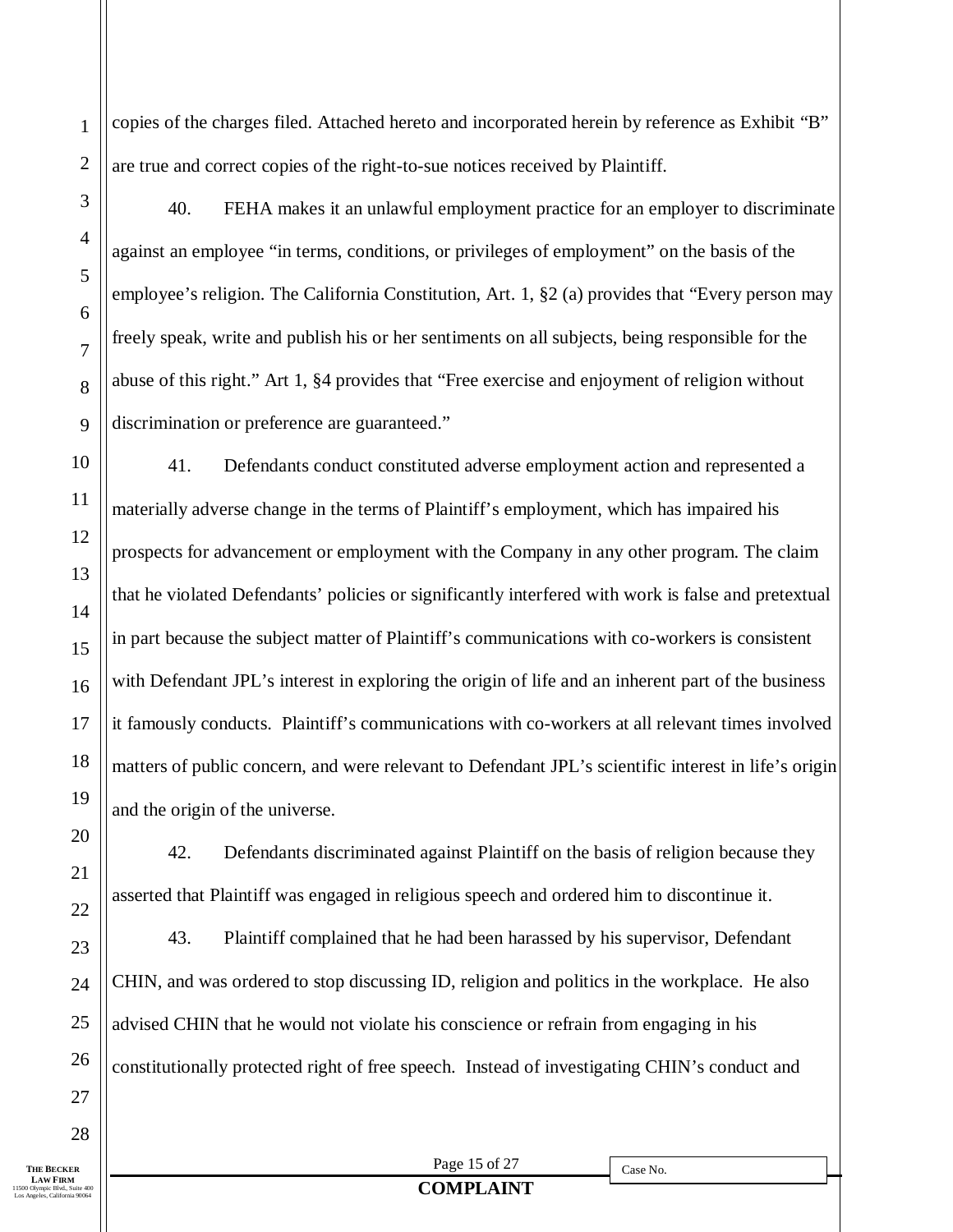determining it to have been improper, in violation of Defendant JPL's harassment policies and in violation of Plaintiff's constitutional right of free speech under the California Constitution, Defendants retaliated against Plaintiff by launching an investigation into the allegations first presented to CHIN and claiming that he was engaged in harassment by expressing his views concerning ID, politics and religion. Defendants further retaliated against Plaintiff by subjecting him to a series of embarrassing interviews in which he was told that his views were unwelcome and harassing, culminating in the issuance of a "Written Warning" made contemporaneously with his demotion and disciplinary action, including the requirement that he refrain from discussing his views on ID, politics and religion at the risk of further disciplinary action and possible termination. Plaintiff was further retaliated against by being demoted, reassigned and humiliated. Such conduct violates Government Code § 12940(h), which makes it unlawful to discriminate against an employee because he has opposed discriminatory and harassing practices.

44. As a direct, legal and proximate result of Defendants' discriminatory and retaliatory practices, Plaintiff has suffered and continues to suffer embarrassment, emotional distress, humiliation, indignity, apprehension, fear, ordeal and mental anguish, all to his damage in an amount according to proof.

45. As a further direct, legal and proximate result of Defendants' discriminatory and retaliatory practices, Plaintiff is entitled to reinstatement to the position of Team Lead previously held by him with full seniority rights, including restoration of Plaintiff's former salary, title, duties and responsibilities. In the event the Court determines that reinstatement is not feasible, Plaintiff is entitled to an award of damages for future lost pay and benefits and/or promotion.

**THE BECKER LAW FIRM**<br>11500 Olympic Blvd., Suite 400 Los Angeles, California 90064

1

2

3

4

5

6

7

8

9

10

11

12

13

14

15

16

17

18

19

20

21

22

23

24

25

26

27

28

Page 16 of 27

Case No.

## **COMPLAINT**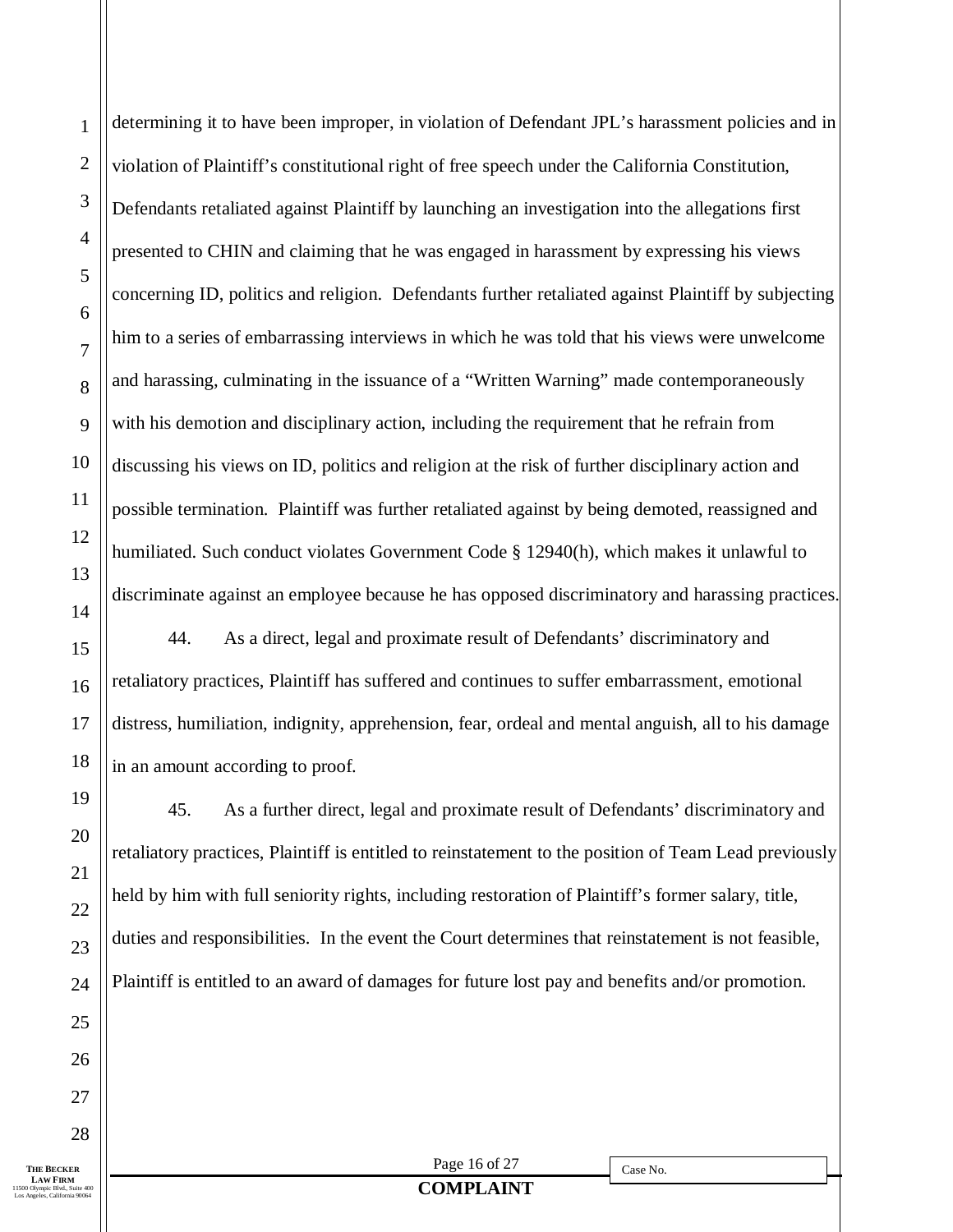46. As a direct, legal and proximate result of Defendants' discriminatory and retaliatory practices, Plaintiff is entitled to an Order requiring Defendants to modify or expunge his personnel record of all adverse evaluations and other adverse material.

47. As a further direct, legal and proximate result of Defendants' discriminatory and retaliatory practices, Plaintiff is entitled to a declaration from this Court that Defendants' conduct was discriminatory.

48. As a further direct, legal and proximate result of Defendants' discriminatory and retaliatory practices, Plaintiff is entitled to a declaration from this Court that Defendants' conduct amounted to harassment.

49. As a further direct, legal and proximate result of Defendants' discriminatory and retaliatory practices, Plaintiff is entitled to a declaration from this Court that Defendants' conduct was retaliatory.

50. As a direct, legal and proximate result of Defendants' discriminatory and retaliatory practices, Plaintiff is additionally entitled to injunctive relief prohibiting Defendants from further discriminatory conduct or retaliation over Plaintiff's right to discuss ID in a manner that does not substantially and materially disturb the workplace and which does not conflict with his constitutional right of free speech.

51. As a direct, legal and proximate result of Defendants' discriminatory and retaliatory practices, Plaintiff was required to and did retain attorneys and is therefore entitled to an award of attorneys' fees according to proof.

52. Defendants engaged in the policies, practices, customs, acts and omissions herein described with oppression, fraud and malice, entitling Plaintiff to an award of punitive damages.

1

**LAW FIRM**<br>11500 Olympic Blvd., Suite 400 Los Angeles, California 90064

Page 17 of 27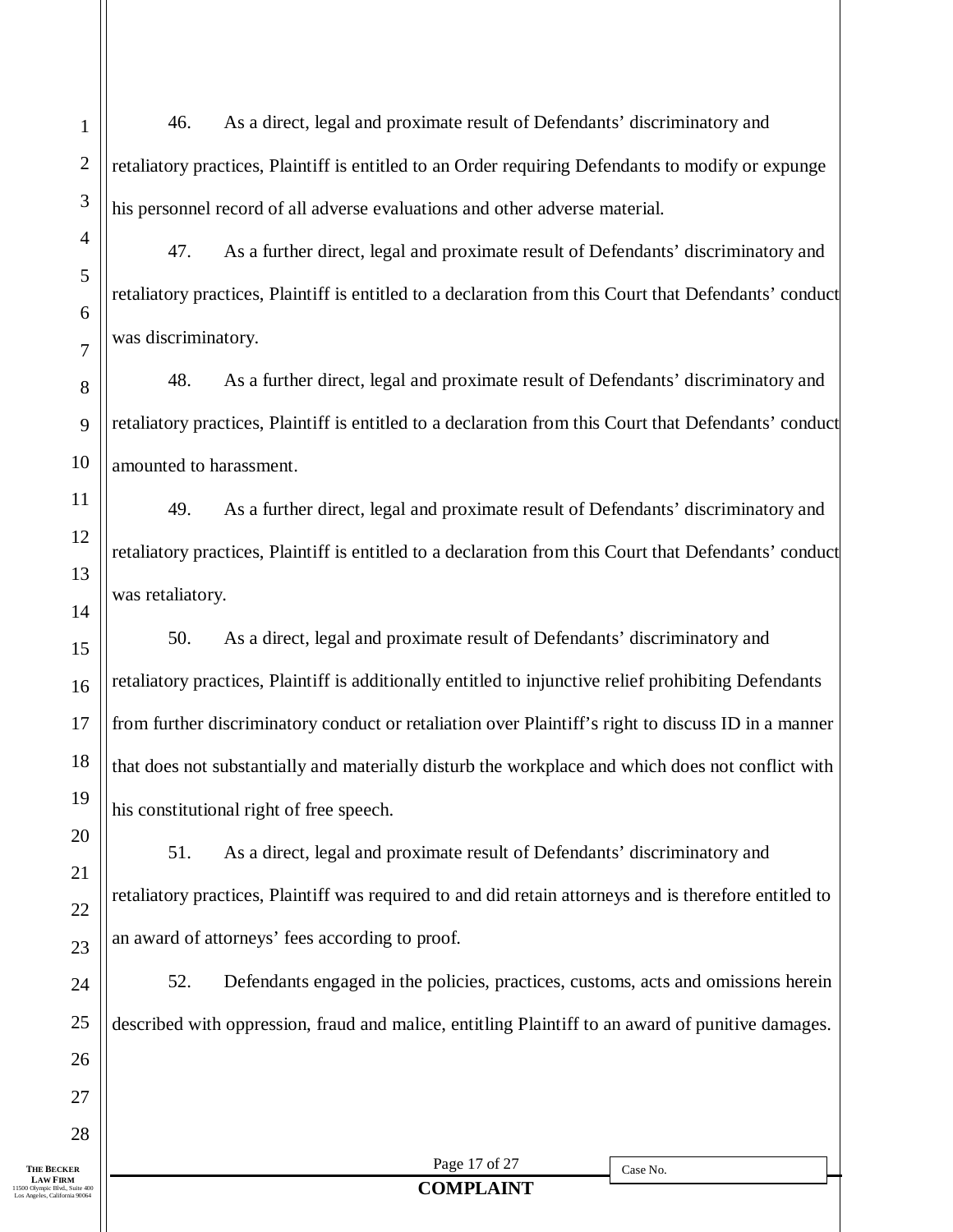Page 18 of 27 **COMPLAINT** Case No. Plaintiff is informed and believes, and thereon alleges, that the individual Defendants are personally guilty of oppression, fraud and malice or ratified or authorized said conduct. **SECOND CAUSE OF ACTION HARASSMENT IN VIOLATION OF GOVERNMENT CODE § 12940 ET SEQ.** (Against All Defendants) 53. Plaintiff realleges paragraphs 1 through 52, and incorporates them herein by this reference. 54. Defendants harassed Plaintiff by engaging in a severe and pervasive scheme to suppress his constitutional and statutory right to engage in protected speech, by threatening him with punitive and adverse employment action and by executing punitive and adverse employment action against him. Defendants have created , tolerated and condoned a work environment that is pervasively hostile to Plaintiff on account of viewpoints he holds regarding ID, which viewpoints constitute constitutionally protected speech under the California Constitution and which Defendants perceived to be religious speech. Defendants have failed and refused to remedy this hostile work environment, and have permitted Plaintiff to be harassed by both administrators and co-workers on account of his viewpoint. Defendants have engaged in an ongoing and continuous course of harassment based on Plaintiff's constitutionally protected speech under the California Constitution and which Defendants perceived to be religious speech. 55. As a direct, legal and proximate result of Defendants' harassment, Plaintiff has suffered and continues to suffer embarrassment, emotional distress, humiliation, indignity, apprehension, fear, ordeal and mental anguish, all to his damage in an amount according to proof.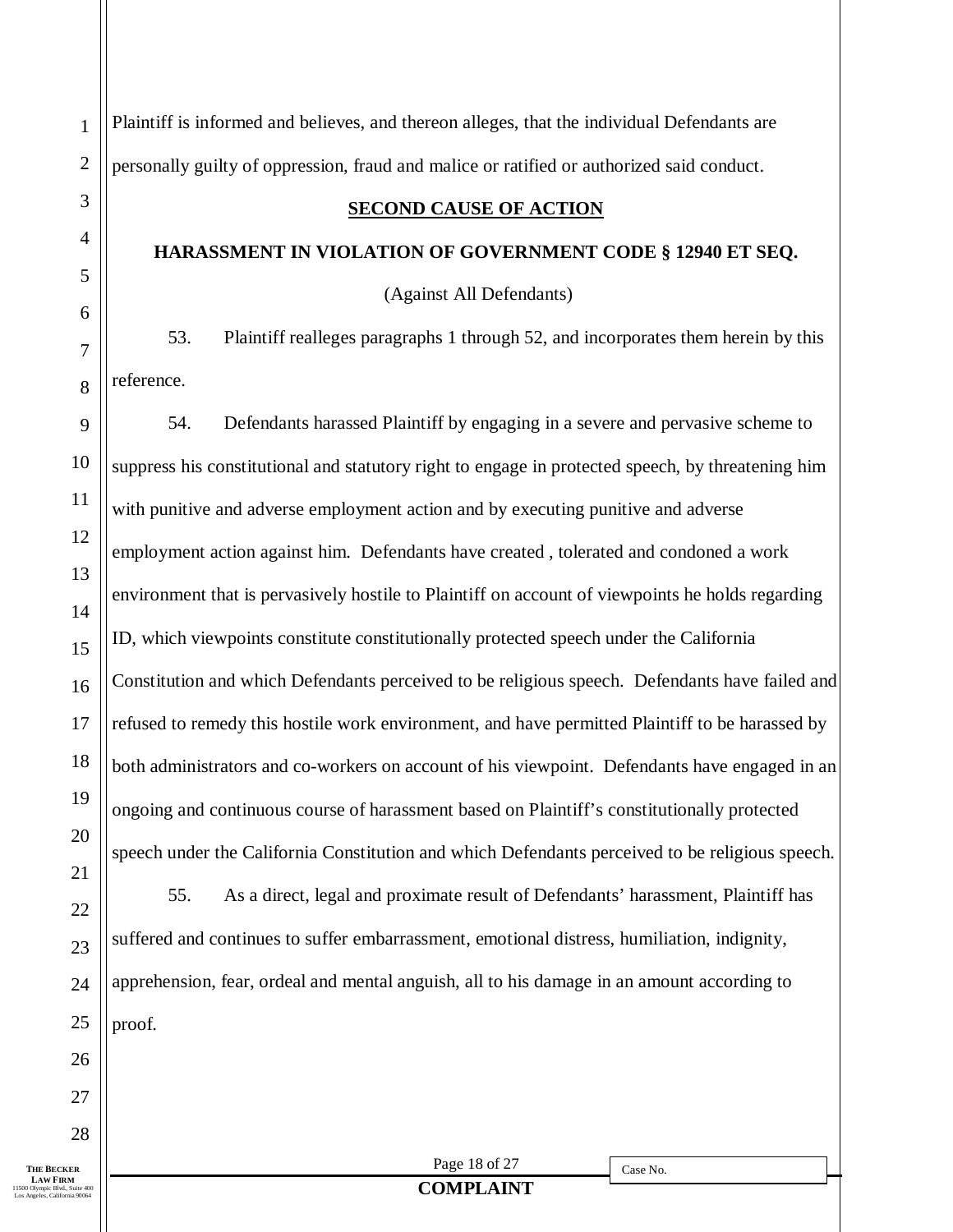Page 19 of 27 1 2 3 4 5 6 7 8 9 56. As a further direct, legal and proximate result of Defendants' harassment, Plaintiff is entitled to reinstatement to the position of Team Lead previously held by him with full seniority rights, including restoration of Plaintiff's former salary, title, duties and responsibilities. In the event the Court determines that reinstatement is not feasible, Plaintiff is entitled to an award of damages for future lost pay and benefits and/or promotion. 57. As a direct, legal and proximate result of Defendants' harassment, Plaintiff is entitled to an Order requiring Defendants to modify or expunge his personnel record of all adverse evaluations and other adverse material. 58. As a further direct, legal and proximate result of Defendants' harassment, Plaintiff is entitled to a declaration from this Court that Defendants' conduct was discriminatory. 59. As a further direct, legal and proximate result of Defendants' harassment, Plaintiff is entitled to a declaration from this Court that Defendants' conduct amounted to harassment. 60. As a further direct, legal and proximate result of Defendants' harassment, Plaintiff is entitled to a declaration from this Court that Defendants' conduct was retaliatory. 61. As a direct, legal and proximate result of Defendants' Defendants' harassment, Plaintiff is additionally entitled to injunctive relief prohibiting Defendants from further discriminatory conduct or retaliation over Plaintiff's right to discuss ID in a manner that does not substantially and materially disturb the workplace and which does not conflict with his constitutional right of free speech. 62. As a direct, legal and proximate result of Defendants' Defendants' harassment, Plaintiff was required to and did retain attorneys and is therefore entitled to an award of attorneys' fees according to proof.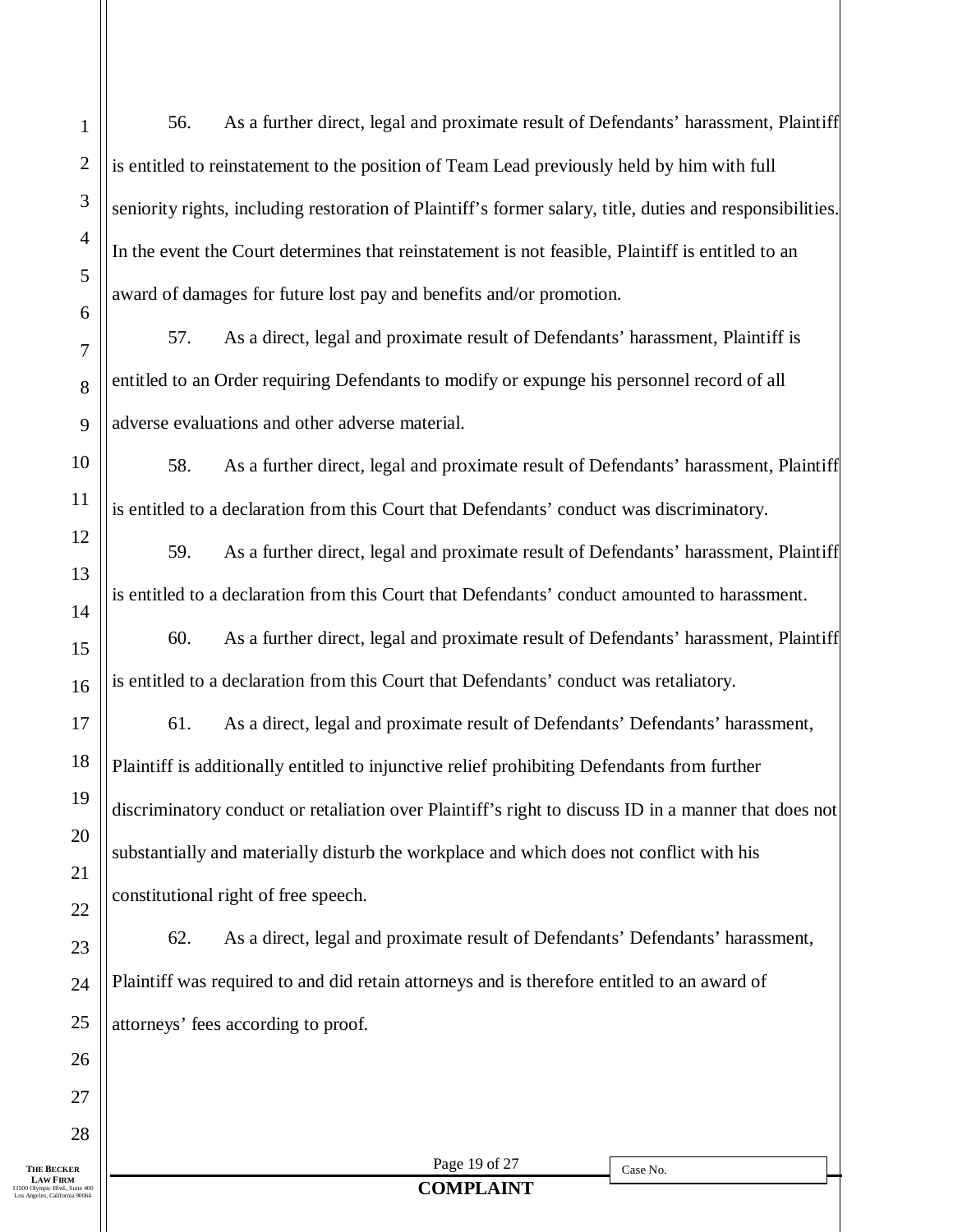63. Defendants engaged in the policies, practices, customs, acts and omissions herein described with oppression, fraud and malice, entitling Plaintiff to an award of punitive damages. Plaintiff is informed and believes, and thereon alleges, that the individual Defendants are personally guilty of oppression, fraud and malice or ratified or authorized said conduct.

#### **THIRD CAUSE OF ACTION**

## **WRONGFUL DEMOTION IN VIOLATION OF**

#### **GOVERNMENT CODE § 12940 ET SEQ.**

(Against Defendant JPL Only)

64. Plaintiff realleges paragraphs 1 through 63, and incorporates them herein by this reference.

65. Pursuant to Government Code §§ 12940, et seq., employers shall not treat their employees differently in terms, compensation, conditions and privileges of employment because of religion.

66. Defendants violated Plaintiff's civil rights and violated Government Code §§ 12940, et seq., when they demoted him on the declared and perceived belief and pretext that he was engaged in religious activity by discussing ID and handing out DVDs concerning ID. Said demotion consisted on the reclassification of Plaintiff's title and job duties to remove him of the privileges associated with being a Team Lead SA.

67. As a direct and proximate result of Defendants' wrongful demotion of Plaintiff, Plaintiff is entitled to reinstatement to the position of Team Lead previously held by him with full seniority rights, including restoration of Plaintiff's former salary, title, duties and responsibilities. In the event the Court determines that reinstatement is not feasible, Plaintiff is entitled to an award of damages for future lost pay and benefits and/or promotion.

Page 20 of 27 **COMPLAINT**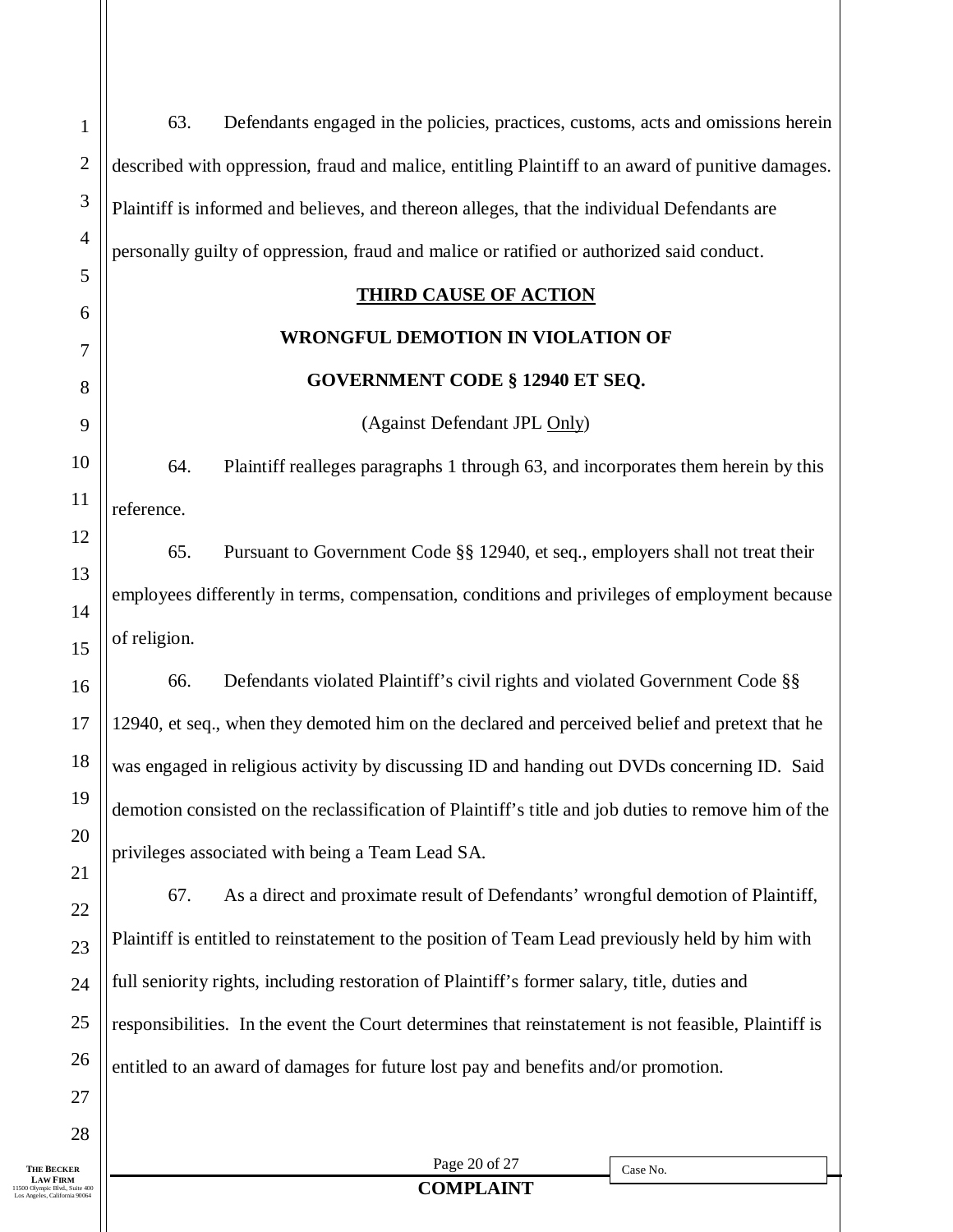Page 21 of 27 **COMPLAINT THE BECKER LAW FIRM**<br>11500 Olympic Blvd., Suite 400 Los Angeles, California 90064 1 2 3 4 5 6 7 8 9 10 11 12 13 14 15 16 17 18 19 20 21 22 23 24 25 26 27 28 Case No. 68. As a further direct and proximate result of Defendants' wrongful demotion of Plaintiff, Plaintiff is entitled to an Order requiring Defendants to modify or expunge his personnel record of all adverse evaluations and other adverse material. 69. As a further direct and proximate Plaintiff is additionally entitled to declaratory relief in the form of a declaration that Defendants' conduct was discriminatory. 70. As a further direct and proximate Plaintiff is additionally entitled to declaratory relief in the form of a declaration that Defendants' conduct was harassment. 71. As a further direct and proximate Plaintiff is additionally entitled to declaratory relief in the form of a declaration that Defendants' conduct was retaliatory. 72. As a further direct and proximate, Plaintiff is additionally entitled to injunctive relief prohibiting Defendants from further discriminatory conduct or retaliation over Plaintiff's right to discuss ID in a manner that does not substantially and materially disturb the workplace and which does not conflict with his constitutional right of free speech. 73. As a further proximate result of Defendants' wrongful demotion of Plaintiff, Plaintiff was required to and did retain attorneys and is therefore entitled to an award of attorneys' fees according to proof. 74. As a further proximate result of Defendants' wrongful demotion of Plaintiff, Plaintiff has suffered and continues to suffer embarrassment, emotional distress, humiliation, indignity, apprehension, fear, ordeal and mental anguish, all to his damage in an amount according to proof. 75. Defendants engaged in the policies, practices, customs, acts and omissions herein described with oppression, fraud and malice, entitling Plaintiff to an award of punitive damages.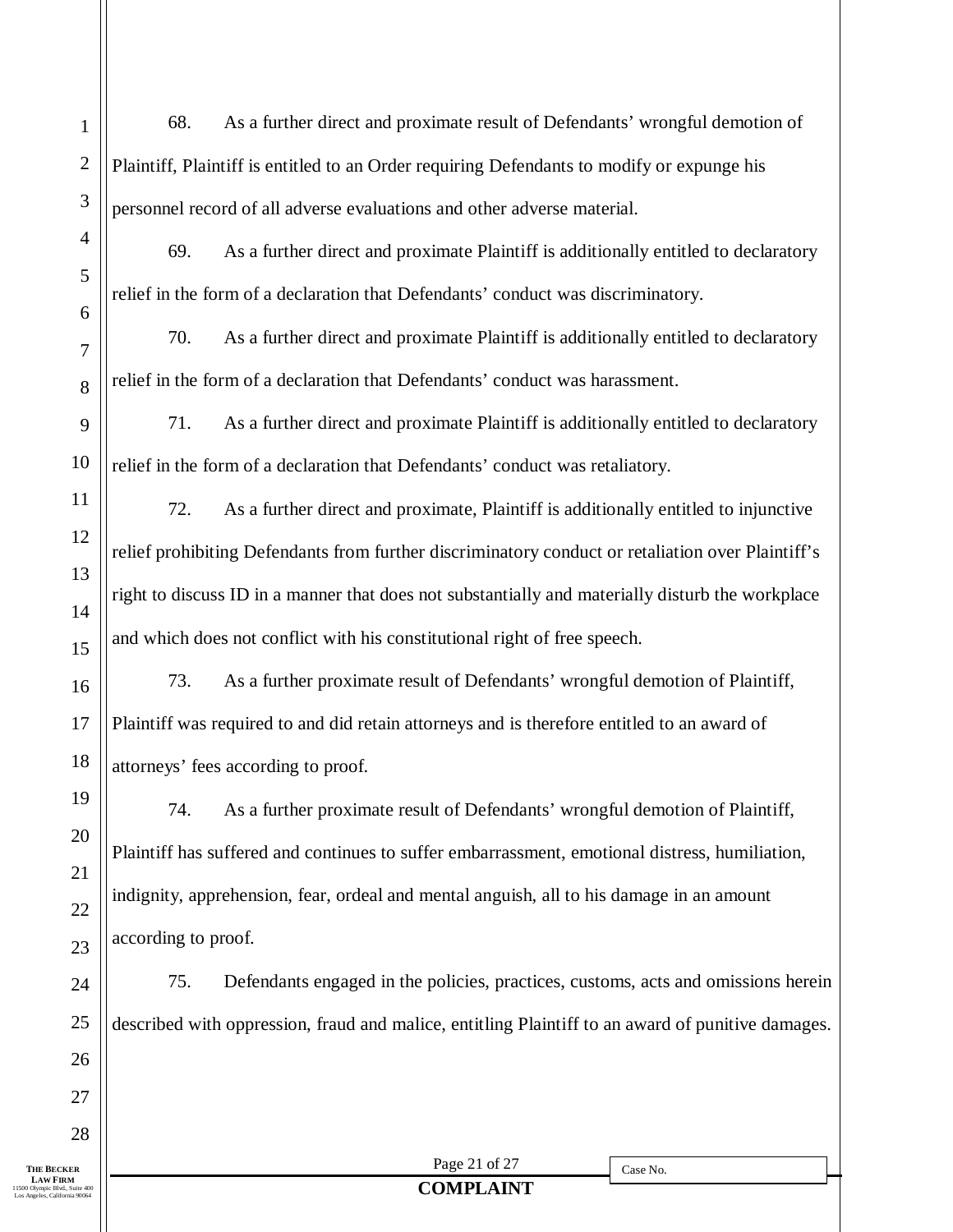Page 22 of 27 **COMPLAINT THE BECKER LAW FIRM** 11500 Olympic Blvd., Suite 400 Los Angeles, California 90064 1 2 3 4 5 6 7 8 9 10 11 12 13 14 15 16 17 18 19 20 21 22 23 24 25 26 27 28 Case No. Plaintiff is informed and believes, and thereon alleges, that the Defendants are personally guilty of oppression, fraud and malice or ratified or authorized said conduct. FOURTH CAUSE OF ACTION **WRONGFUL DEMOTION IN VIOLATION OF PUBLIC POLICY** (Against Defendant JPL Only) 76. Plaintiff realleges paragraphs 1 through 75, and incorporates them herein by this reference. 77. As alleged herein, Plaintiff's wrongful demotion was in violation of California public policy as expressed in, among other things, the California Constitution's right to free speech. The California Constitution, Art. 1, §2 (a) provides that "Every person may freely speak, write and publish his or her sentiments on all subjects, being responsible for the abuse of this right." Art 1, §4 provides that "Free exercise and enjoyment of religion without discrimination or preference are guaranteed." 78. As a direct and proximate result of Defendants' wrongful demotion of Plaintiff, Plaintiff is entitled to reinstatement to the position of Team Lead previously held by him with full seniority rights, including restoration of Plaintiff's former salary, title, duties and responsibilities. In the event the Court determines that reinstatement is not feasible, Plaintiff is entitled to an award of damages for future lost pay and benefits and/or promotion. 79. As a further direct and proximate result of Defendants' wrongful demotion of Plaintiff, Plaintiff is entitled to an Order requiring Defendants to modify or expunge his personnel record of all adverse evaluations and other adverse material.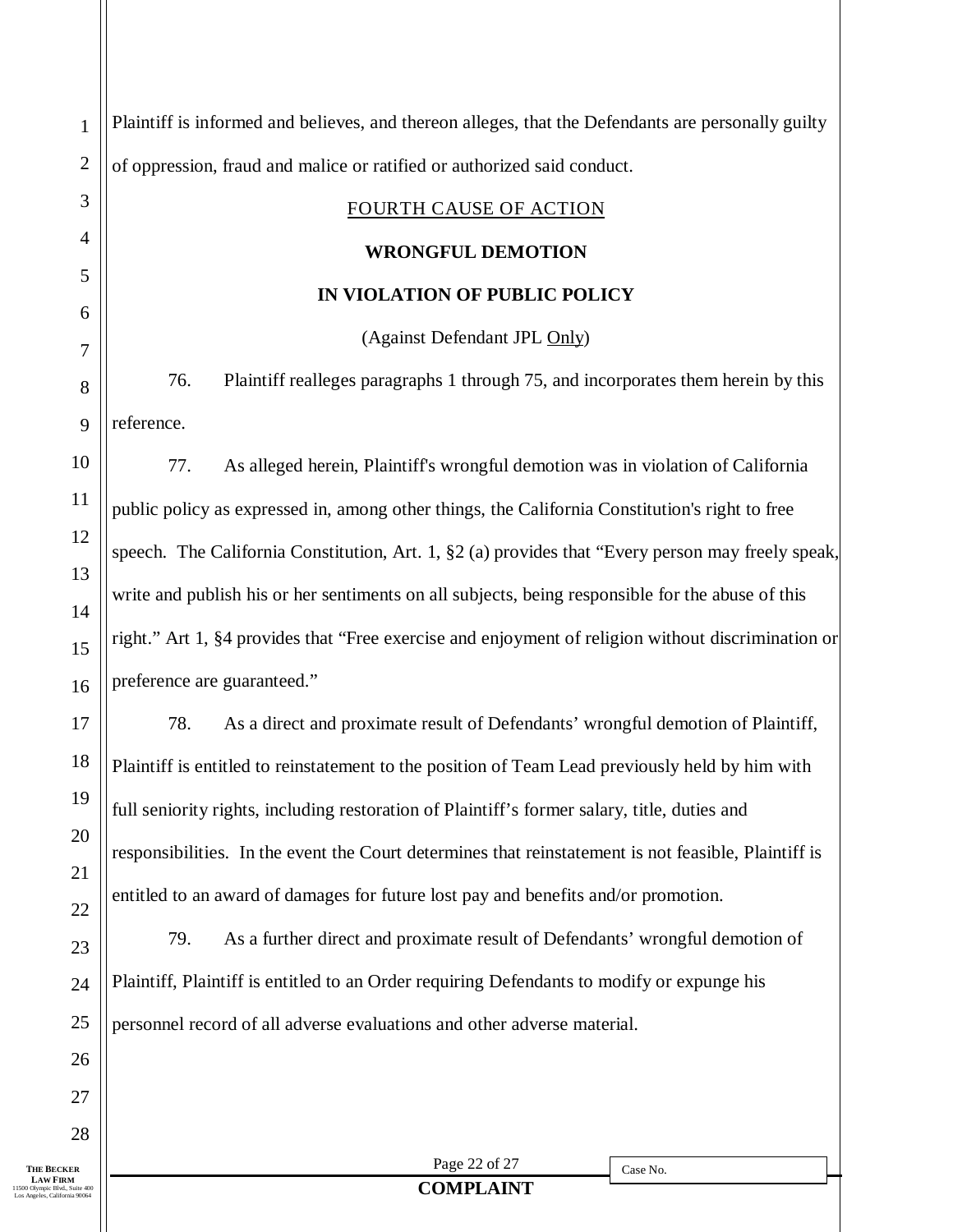80. As a further direct and proximate result of Defendants' wrongful demotion of Plaintiff, Plaintiff is additionally entitled to declaratory relief in the form of a declaration that Defendants' conduct was discriminatory.

81. As a further direct and proximate result of Defendants' wrongful demotion of Plaintiff, Plaintiff is additionally entitled to injunctive relief prohibiting Defendants from further discriminatory conduct or retaliation over Plaintiff's right to discuss ID in a manner that does not substantially and materially disturb the workplace and which does not conflict with his constitutional right of free speech.

82. As a further proximate result of Defendants' wrongful demotion of Plaintiff, Plaintiff was required to and did retain attorneys and is therefore entitled to an award of attorneys' fees according to proof.

83. As a further proximate result of Defendants' wrongful demotion of Plaintiff, Plaintiff has suffered and continues to suffer embarrassment, emotional distress, humiliation, indignity, apprehension, fear, ordeal and mental anguish, all to his damage in an amount according to proof.

84. Defendants engaged in the policies, practices, customs, acts and omissions herein described with oppression, fraud and malice, entitling Plaintiff to an award of punitive damages. Plaintiff is informed and believes, and thereon alleges, that the Defendants are personally guilty of oppression, fraud and malice or ratified or authorized said conduct.

**THE BECKER LAW FIRM** 11500 Olympic Blvd., Suite 400 Los Angeles, California 90064

1

2

3

4

5

6

7

8

9

10

11

12

13

14

15

16

17

18

19

20

21

22

23

/ / /

/ / /

/ / /

24

25

26

27

28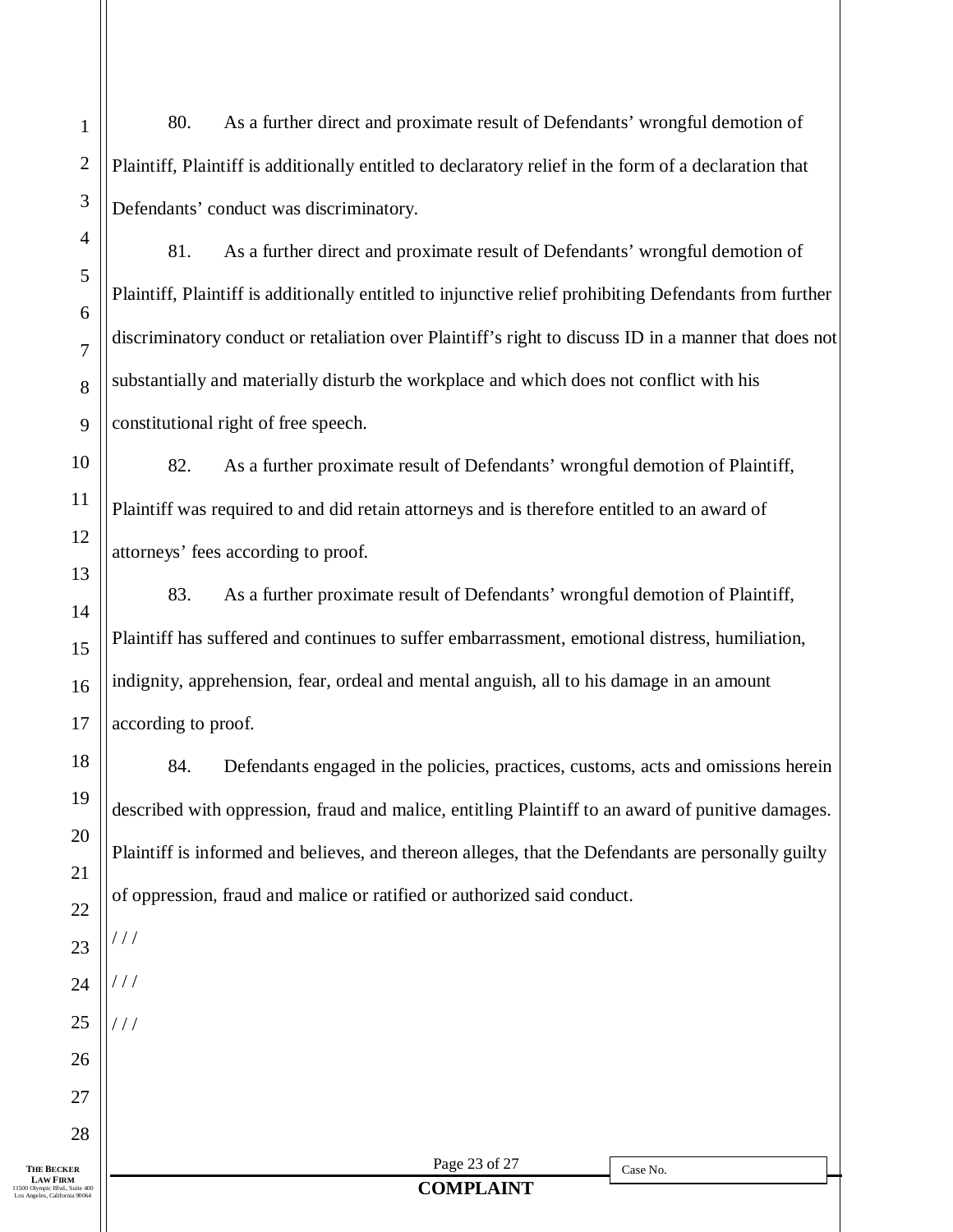#### **FIFTH CAUSE OF ACTION**

#### **INJUNCTIVE RELIEF**

(Against All Defendants)

85. Plaintiff realleges paragraphs 1 through 84, and incorporates them herein by this reference.

86. Defendants have adopted policies and have engaged in practices, customs, acts and omissions that discriminate against Plaintiff's state constitutional rights as described herein and on the basis of religion. Plaintiff is informed and believes that Defendants will continue to enforce its policies and to engage in practices, customs, acts and omissions hostile to the rights of Plaintiff and others to engage in protected speech with respect to matters of public concern and, in particular, with respect to protected speech pertaining to the theory of Intelligent Design.

87. Plaintiff has no adequate remedy at law because the fundamental constitutional rights as well as his rights under FEHA will have been and will continue to be infringed such that neither Plaintiff nor others can be adequately compensated in damages, and such that the exact amount of damage that Plaintiff has sustained and that Plaintiff and others will sustain are and will be difficult or impossible to ascertain.

88. Unless enjoined and restrained by this Court from enforcing policies or engaging in practices, customs, acts or omissions that infringe upon the right of Plaintiff and others to engage in protected speech activity, including and specifically regarding the theory of Intelligent Design, Defendants will continue to deny Plaintiff and others their right to engage in such protected speech activity in general and specifically regarding the theory of Intelligent Design.  $1/1$ / / /

**THE BECKER LAW FIRM**<br>11500 Olympic Blvd., Suite 400 Los Angeles, California 90064

Page 24 of 27

Case No.

## **COMPLAINT**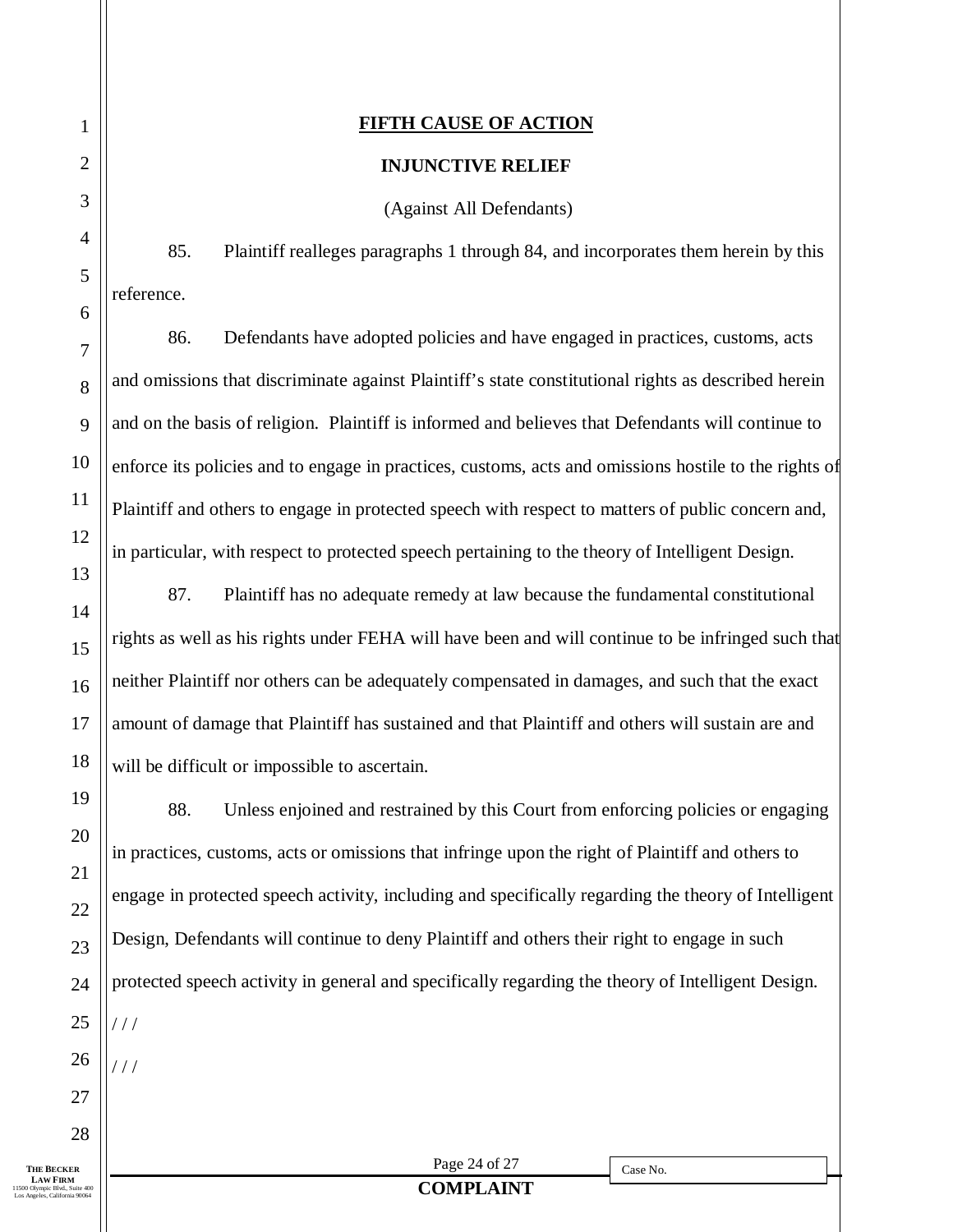#### **SIXTH** CAUSE OF ACTION

#### **DECLARATORY RELIEF**

(Against Defendant JPL Only)

89. Plaintiff realleges paragraphs 1 through 88, and incorporates them herein by this reference.

90. An actual controversy has arisen between Plaintiff and Defendants in that Plaintiff contends that, as a direct and proximate result of Defendants' conduct and actions, he has been prejudiced and harmed as the result of Defendants' actions suppressing and constraining protected speech in the workplace on account of viewpoint, content and religion.

91. Plaintiff desires a judicial determination of the rights and duties of the respective parties under the California Constitution and under FEHA, and a judicial declaration that Defendants' policies, practices, customs, conduct and actions constitute an impermissible infringement on Plaintiff's free speech rights and the rights of others that are protected by article I, §§ 2 and 4 of the California Constitution, and that Defendants' policies, practices, customs, conduct and actions are therefore unconstitutional on their face, invalid, and unenforceable. Plaintiff is informed and believes and thereon alleges that Defendants dispute Plaintiff's contention that Defendants' policies, practices, customs, conduct and actions constitute an impermissible infringement on the rights of Plaintiff and others and is constitutional, valid and enforceable.

92. Plaintiffs desire a judicial determination and declaration of the unconstitutionality, invalidity, and unenforceability of Defendants' policies, practices, customs, conduct and actions and of the respective rights and duties of Plaintiffs and others with respect to said policies, practices, actions and conduct, as prayed for in the prayer of this Complaint.

**THE BECKER LAW FIRM**<br>11500 Olympic Blvd., Suite 400 Los Angeles, California 90064

Page 25 of 27

Case No.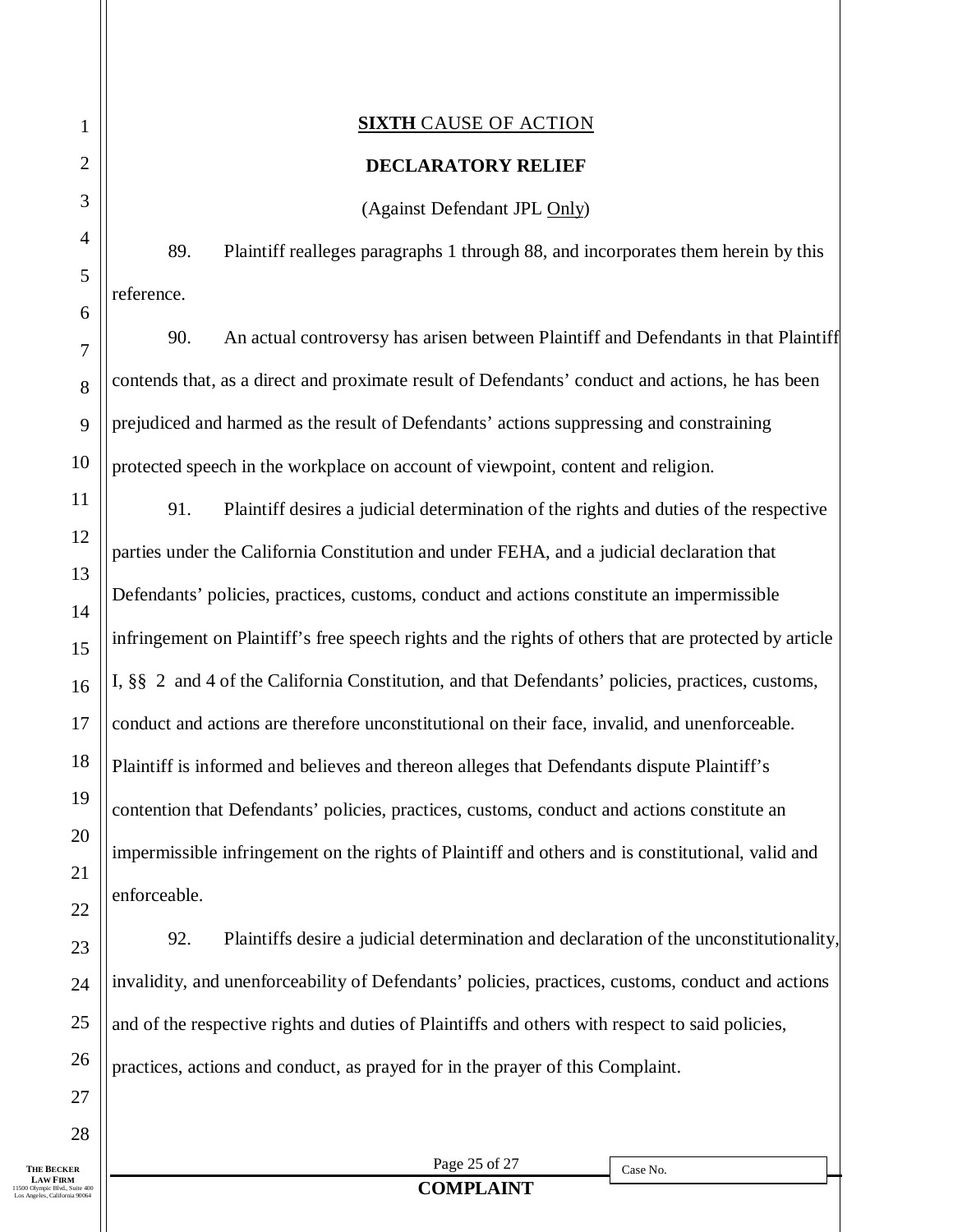| 1                          | <b>PRAYER</b>                                                                          |                                                                                           |  |  |  |  |  |  |
|----------------------------|----------------------------------------------------------------------------------------|-------------------------------------------------------------------------------------------|--|--|--|--|--|--|
| $\mathbf{2}$               |                                                                                        | WHEREFORE, Plaintiff prays for judgment against Defendants, and each of them, as          |  |  |  |  |  |  |
| $\mathfrak{Z}$             | follows:                                                                               |                                                                                           |  |  |  |  |  |  |
| 4                          | 1.                                                                                     | Nominal and general damages;                                                              |  |  |  |  |  |  |
| 5                          | 2.                                                                                     | Special damages according to proof;                                                       |  |  |  |  |  |  |
| 6                          | 3.                                                                                     | Punitive damages;                                                                         |  |  |  |  |  |  |
| 7<br>8                     | 4.                                                                                     | Attorney's fees pursuant to California Government Code § 12965(b);                        |  |  |  |  |  |  |
| 9                          | 5.                                                                                     | A permanent injunction against Defendants, their officers, agents, servants,              |  |  |  |  |  |  |
| 10                         |                                                                                        | employees, attorneys, and successors in office, and those persons in active concert or    |  |  |  |  |  |  |
| 11                         |                                                                                        | participation with them, from violating Plaintiff's state constitutional rights and       |  |  |  |  |  |  |
| 12                         |                                                                                        | FEHA by enjoining them from engaging in, committing or performing, directly or            |  |  |  |  |  |  |
| 13                         |                                                                                        | indirectly, any harassment, discrimination, or retaliation of any kind against Plaintiff; |  |  |  |  |  |  |
| 14                         |                                                                                        |                                                                                           |  |  |  |  |  |  |
| 15                         | 6.                                                                                     | A permanent injunction against Defendants, their officers, agents, servants,              |  |  |  |  |  |  |
| 16                         |                                                                                        | employees, attorneys, and successors in office, and those persons in active concert or    |  |  |  |  |  |  |
| 17                         |                                                                                        | participation with them, requiring Defendants to eliminate the hostile work               |  |  |  |  |  |  |
| 18                         |                                                                                        | environment, shunning and harassment of Plaintiff;                                        |  |  |  |  |  |  |
| 19                         | 7.                                                                                     | A permanent injunction against Defendants, their officers, agents, servants,              |  |  |  |  |  |  |
| 20                         | employees, attorneys, and successors in office, and those persons in active concert or |                                                                                           |  |  |  |  |  |  |
| 21<br>22                   | participation with them, from enforcing policies or engaging in practices, customs,    |                                                                                           |  |  |  |  |  |  |
| 23                         | acts or omissions that infringe upon the right of Plaintiff and others to engage in    |                                                                                           |  |  |  |  |  |  |
| 24                         |                                                                                        | protected speech activity, including and specifically as it relates to discussing and     |  |  |  |  |  |  |
| 25                         |                                                                                        | distributing literature and DVDs concerning the theory of Intelligent Design;             |  |  |  |  |  |  |
| 26                         |                                                                                        |                                                                                           |  |  |  |  |  |  |
| 27                         |                                                                                        |                                                                                           |  |  |  |  |  |  |
| 28                         |                                                                                        |                                                                                           |  |  |  |  |  |  |
| KER<br>RM<br>d., Suite 400 |                                                                                        | Page 26 of 27<br>Case No.<br><b>COMPLAINT</b>                                             |  |  |  |  |  |  |